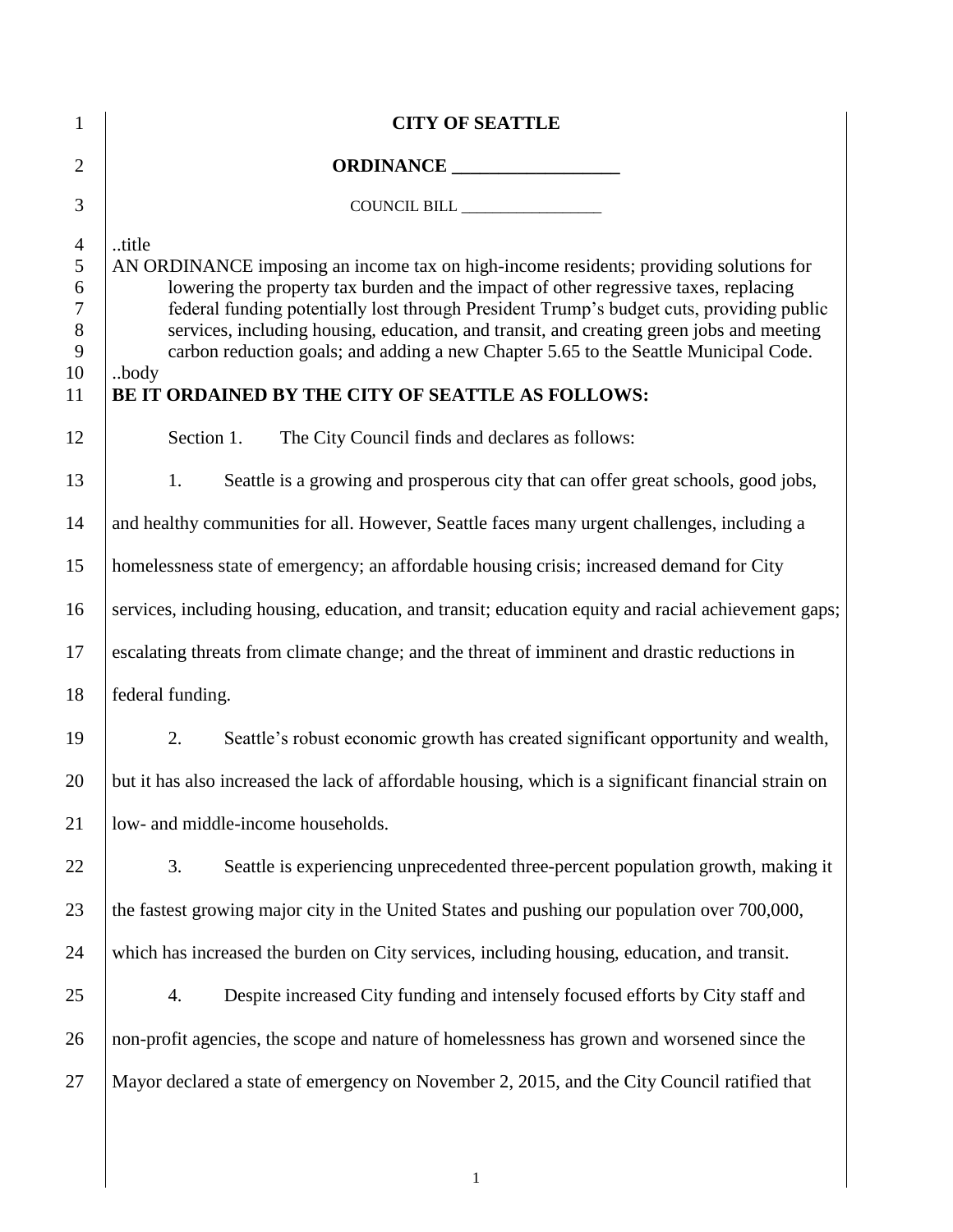declaration. There are now over 3,000 homeless students in Seattle Public Schools. The 2017 2 Seattle/King County Point-in-Time Count of Persons Experiencing Homelessness found over 8,500 homeless individuals in Seattle. Substantially more resources are necessary to address this crisis.

 5. Washington State has among the most regressive tax systems in the United States. According to the Institute on Taxation and Economic Policy, Washington State households with incomes below \$21,000 paid on average 16.8 percent of their income in state and local taxes in 8 2015, whereas households with income in excess of \$500,000 paid only 2.4 percent. Seattle's sales tax, which is a highly regressive method of taxation, is among the highest in Washington State, with its total sales tax rate exceeding 10 percent. Regressive taxes such as the sales tax unfairly burden those who are least able to pay the taxes. As a result, regressive taxes contribute to the financial strain on low- and middle-income households, deepen poverty, diminish opportunity for low and middle-income families, disproportionately harm communities of color, hinder efforts toward establishing a more equitable city, and protect and reinforce the privilege 15 of the wealthy.

16 6. The President of the United States has proposed to imminently eliminate millions of dollars per year from Seattle's budget both directly and indirectly through cuts to state funding. Without additional revenue tools, Seattle is in a weak position to respond to proposed federal budget cuts.

 7. The City has made investments in its children to address education equity and racial achievement gaps that persist in the City, such as through creation and support for the 22 Seattle Preschool Program, the Families and Education Levy, and college and career readiness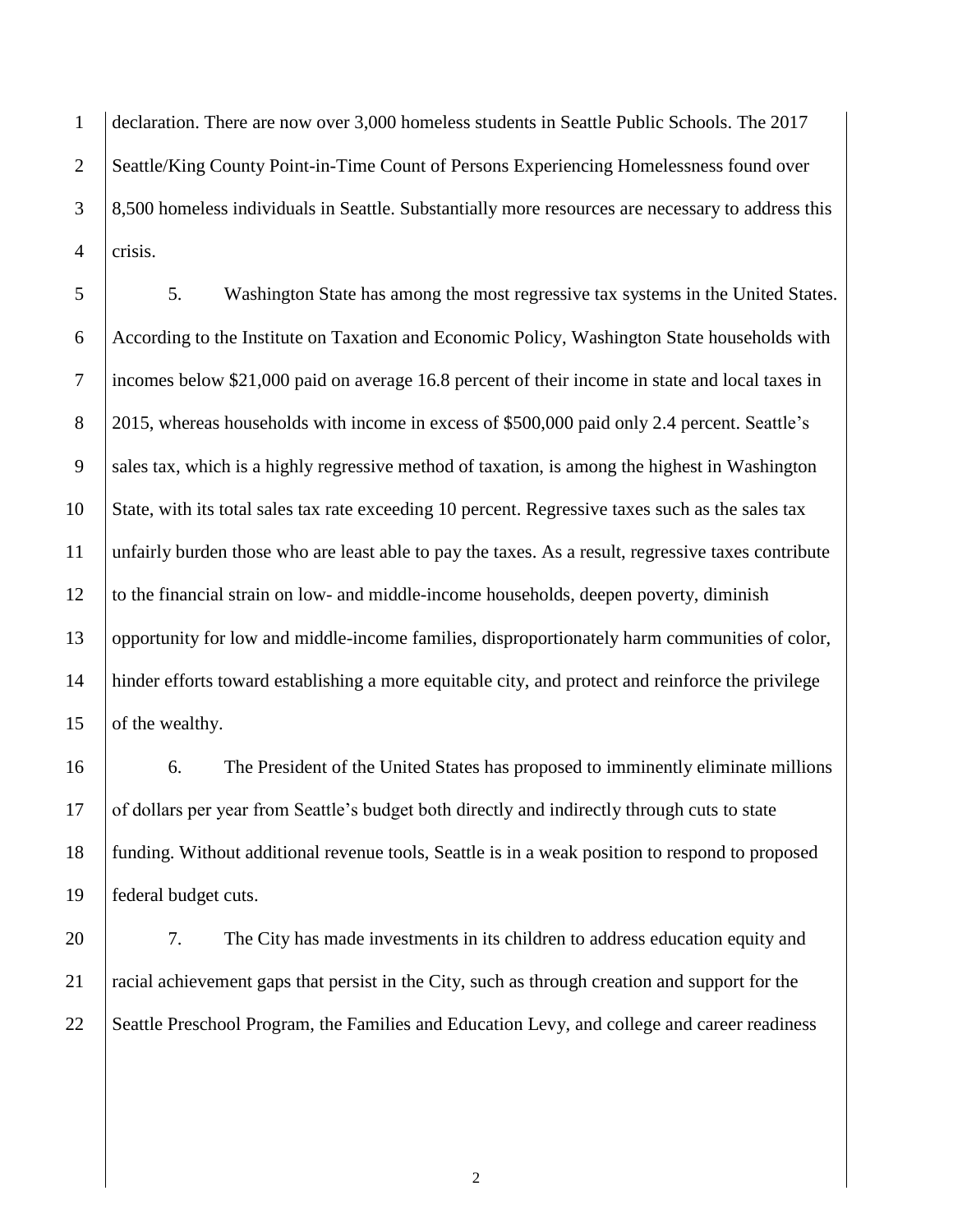and success programs. But additional revenue tools are necessary to address the City's education 2 equity and racial achievement gaps.

 8. In recognition of the serious threat of worsening climate change, Seattle has adopted a goal of achieving zero net greenhouse gas emissions by 2050, and a Climate Action Plan to achieve that goal, and additional resources are needed to meet this goal. Meanwhile, President Trump has withdrawn the United States from the Paris Agreement and demonstrated no commitment to slowing climate change, heightening the urgency of local action.

8 9. Seattle's urgent funding needs should be met through a tax on individual residents with total income above \$250,000 per year (\$500,000 for joint filers).

10 10. According to the Tax Foundation, as of 2011, nearly 5,000 local governments levied local income taxes, providing a critical source of revenue to meet local needs.

 11. An income tax on high-income residents provides a progressive revenue source to fund the crucial needs listed above and will help the City continue to grow and thrive for all of 14 lits citizens.

 12. Based on information and data from the City Budget Office, testimony and other information and materials provided and available to the City Council and its committees, the City Council has determined that a tax on total income in excess of \$250,000 per year for an individual (and \$500,000 for joint filers) does not interfere with the right to earn wages within the City or with the ability of individuals and households to amply provide for a high quality of life.

 13. Individuals earning total income above \$250,000 per year tend to have a 22 diversified income base; typically derive income from ownership, managerial, and/or profit-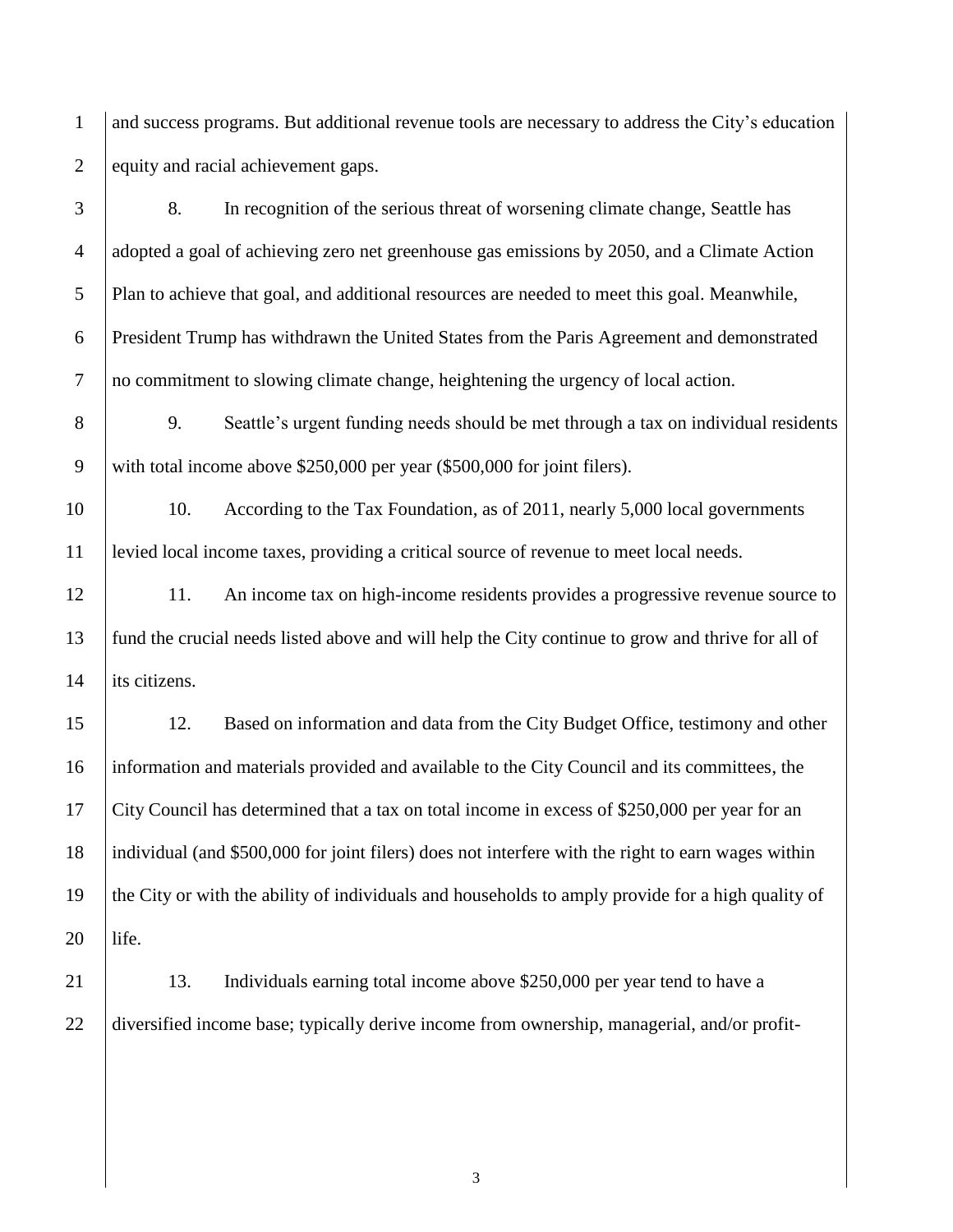1 sharing interests in businesses; and are not solely or primarily dependent on wages for their income.

 14. The City of Seattle, as a Washington first-class city with extensive powers, including without limitation all the powers which are conferred upon other classes of cities and towns, possesses in the legislative body of the City Council "all powers of taxation for local purposes except those which are expressly preempted by the state" and also has the authority to impose excise taxes for any lawful purpose and on any lawful activity, as provided by RCW 8 35A.11.020, 35.22.280(32), 35A.82.020, and 35.22.570.

9 Section 2. A new Chapter 5.65 is added to the Seattle Municipal Code as follows: **Chapter 5.65 INCOME TAX ON HIGH-INCOME RESIDENTS** 

**5.65.010 Use of tax receipts**

12 A. All receipts from the tax levied in this Chapter 5.65 shall be restricted in use and shall be used only for: (1) lowering the property tax burden and the impact of other regressive taxes; (2) replacing federal funding potentially lost through President Trump's budget cuts; (3) providing public services, including housing, education, and transit; (4) creating green jobs and meeting carbon reduction goals; and (5) administering and implementing the tax levied by this Chapter 5.65.

18 B. Any changes to the purposes in subsection 5.65.010.A must be approved by ordinance and be subject to a public hearing and any applicable race and social justice initiative 20 | analysis.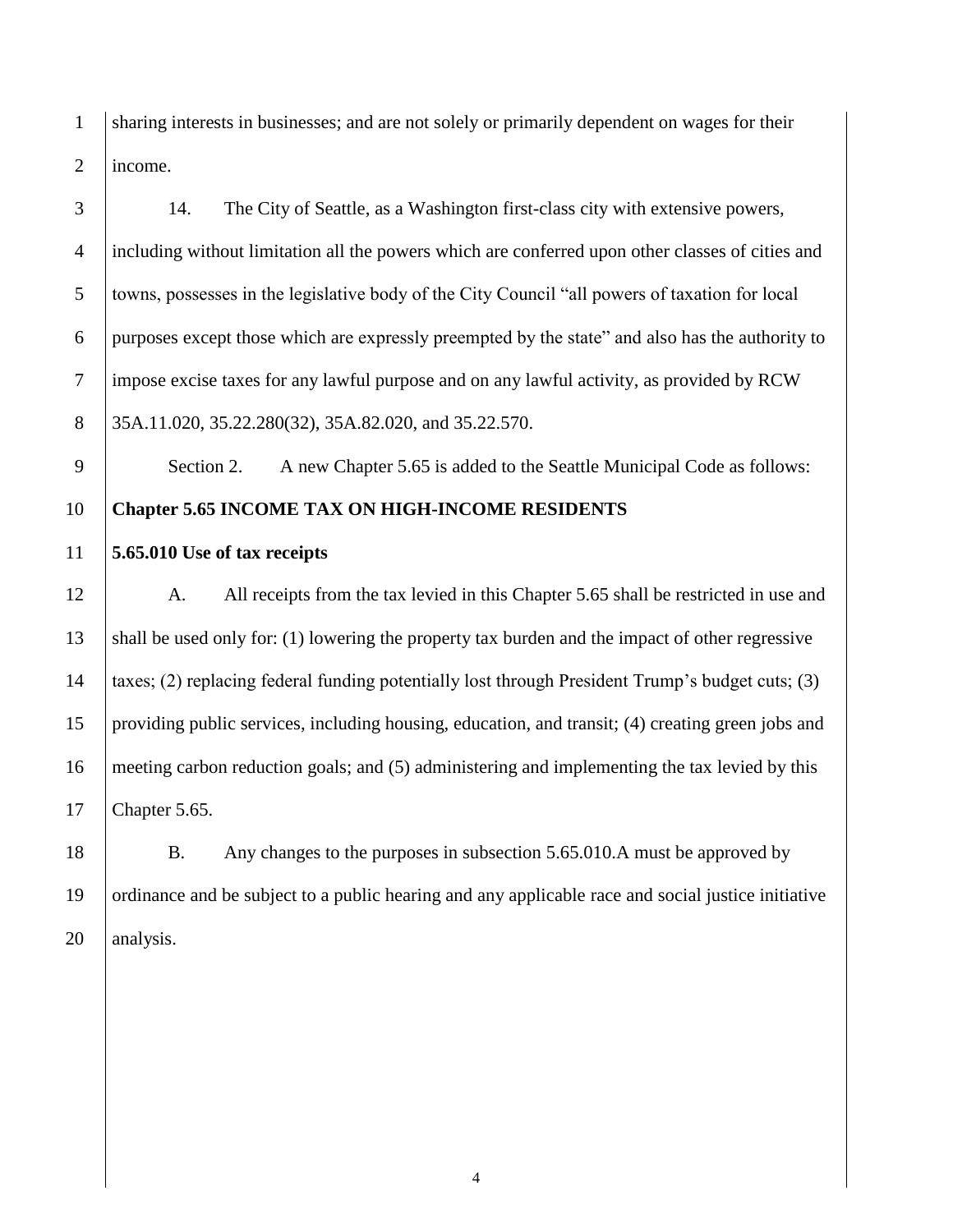### **5.65.020 Definitions**

 The definitions contained in Chapter 5.30 of the Seattle Municipal Code shall be fully applicable to this Chapter 5.65, except as may be expressly stated to the contrary herein. The following additional definitions shall apply throughout this Chapter 5.65:

 A. "Domicile" means a place where a person has a true, fixed, and permanent home, to which the person intends to return after being away, such as due to vacation, business assignment, educational leave, or military assignment.

B. "Individual" means a natural person.

 C. "Internal Revenue Code" means the United States Internal Revenue Code of 1986, and amendments thereto, and other provisions of the laws of the United States relating to federal income taxes, as the same may be or become effective at any time, or from time to time, 12 for the tax year.

 D. "Permanent place of abode" means a building or structure where a person can live that the person permanently maintains, whether the person owns it or not, and is suitable for year-round use.

E. "Resident taxpayer" or "taxpayer" means an individual who:

17 1. Has a domicile in the City for the entire tax year; or

18 2. Does not have a domicile in the City for the entire tax year, but maintains a permanent place of abode and spends in the aggregate more than 184 days of the tax year in the City, unless the individual establishes to the satisfaction of the Director that the individual is in 21 the City only for temporary or transitory purposes.

F. "Tax year" means the calendar year during which tax liability is accrued.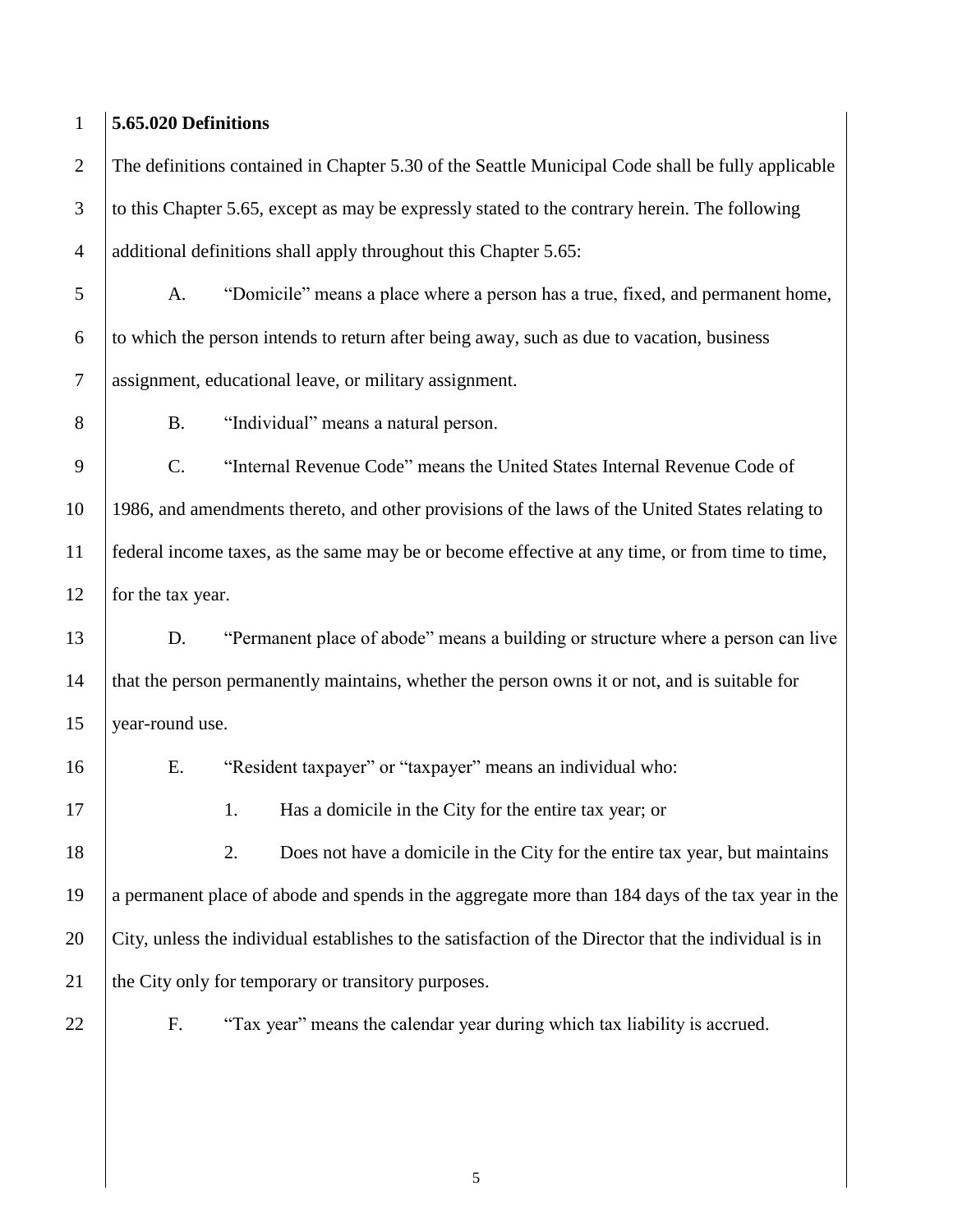- 1 G. "Total income" means the amount reported as income before any adjustments, 2 deductions, or credits on a resident taxpayer's United States individual income tax return for the 3 tax year, currently listed as "total income" on line 22 of Internal Revenue Service Form 1040 or 4 "total income" on line 15 of Internal Revenue Service Form 1040A.
- 5 **5.65.030 Tax imposed—Rates**
	-
- 6 A. This chapter applies to income required to be included in total income under the

7 Internal Revenue Code received on and after January 1, 2018.

8 B. There is imposed a tax on the total income of every resident taxpayer in the

9 amount of their total income multiplied by the applicable rates as follows:

| <b>Tax Filing Status</b>                                                                                                                                                       | <b>Total Income</b>                                              | Rate |
|--------------------------------------------------------------------------------------------------------------------------------------------------------------------------------|------------------------------------------------------------------|------|
| Resident taxpayers whose Internal Revenue Service<br>filing status was "single" or "married filing separately"                                                                 | Total income in the tax year<br>up to \$250,000                  | 0%   |
| for the tax year, including individuals making the<br>election in subsection 5.65.040.A.1                                                                                      | Amount of total income in the<br>tax year in excess of \$250,000 | 2%   |
| Resident taxpayers whose Internal Revenue Service<br>filing status was "married filing jointly" for the tax year<br>and not calculating total income based on "married filing" | Total income in the tax year<br>up to \$500,000                  | 0%   |
| separately" status as provided for under subsection<br>5.65.040.A.1                                                                                                            | Amount of total income in the<br>tax year in excess of \$500,000 | 2%   |

10 C. All total income amounts in the table in subsection 5.65.030.B shall automatically adjust annually on January 1, 2019, and on January 1 of every year thereafter consistent with the rate of growth of the prior year's June-to-June Consumer Price Index (CPI-U) for the Seattle-Tacoma-Bremerton area as published by the United States Department of Labor. To calculate the

14 new rate, the prior year's rate will be multiplied by the sum of one and the annual percent change

15 in the CPI-U. If the annual change is negative, no adjustment shall be made for the year.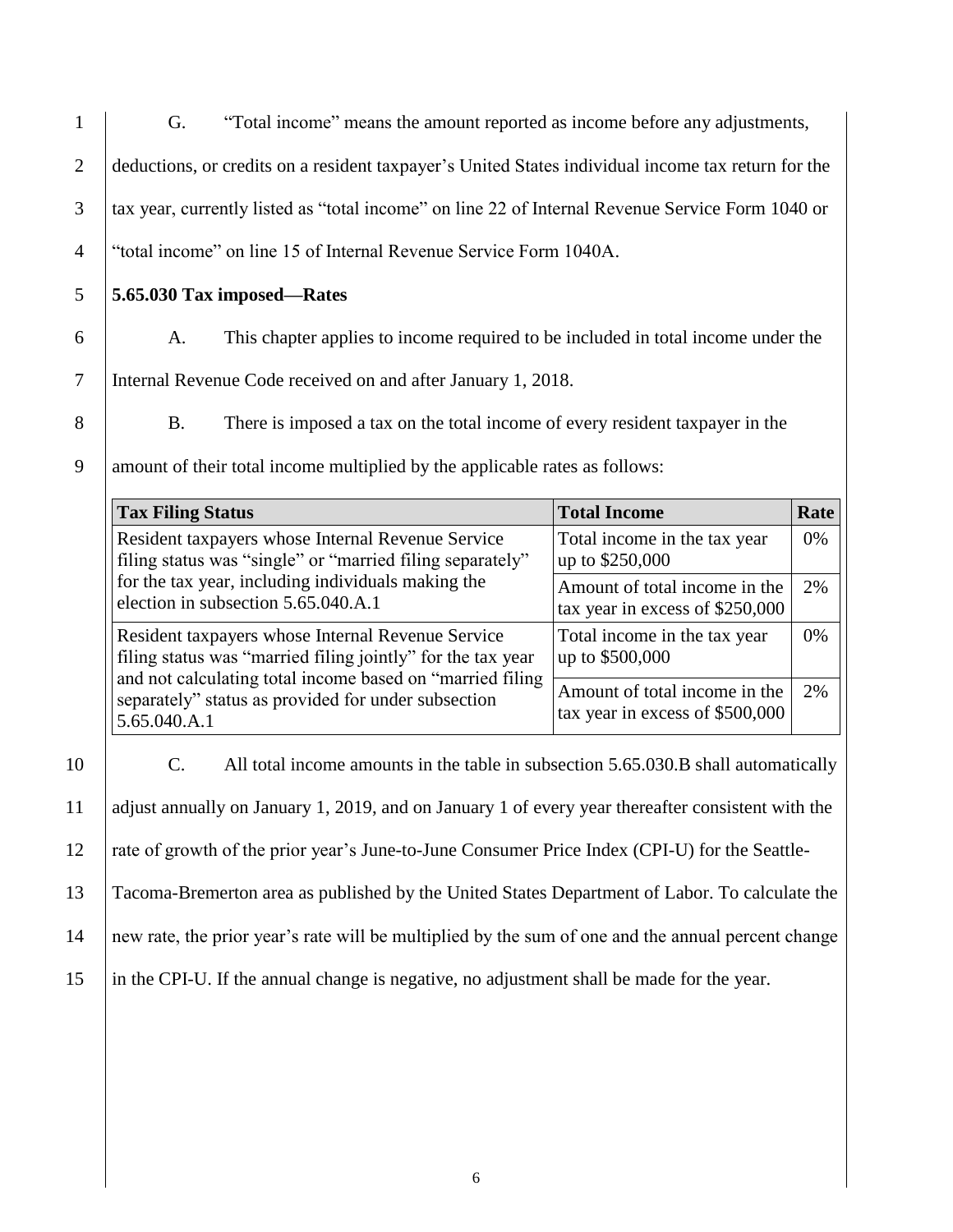### **5.65.040 Non-resident spouses**

2 A. If a resident taxpayer is married to a non-resident taxpayer and has chosen "married filing jointly" status on their federal tax return form for the tax year, the resident taxpayer may either:

 1. Calculate total income based on the amount of income that would have been reported on the resident taxpayer's federal tax return form for the tax year had the resident taxpayer chosen "married filing separately" status; or

 2. Treat the non-resident taxpayer spouse as a resident for purposes of taxes imposed under this Chapter 5.65 for the tax year.

 B. If the resident taxpayer chooses to calculate total income as provided for under subsection 5.65.040.A.1, the resident taxpayer must include with their return filed with the City documentation sufficient to show how the resident taxpayer allocated income reported on the federal tax return between the resident taxpayer and the non-resident spouse. The resident taxpayer may complete and submit to the City Internal Revenue Service Form 8958 to satisfy 15 | this documentation requirement.

**5.65.050 Preempted sources of income**

 Any sources of income included in income reported on a resident taxpayer's federal tax return that the laws of the United States prohibit cities from taxing, or that a court with jurisdiction to bind the City has determined cannot lawfully be included, shall not be included in a resident 20 taxpayer's total income for purposes of calculating taxes due under this Chapter 5.65. This includes, but is not limited to, interest or dividend income on stocks and obligations of any 22 authority, commission, or instrumentality of the United States.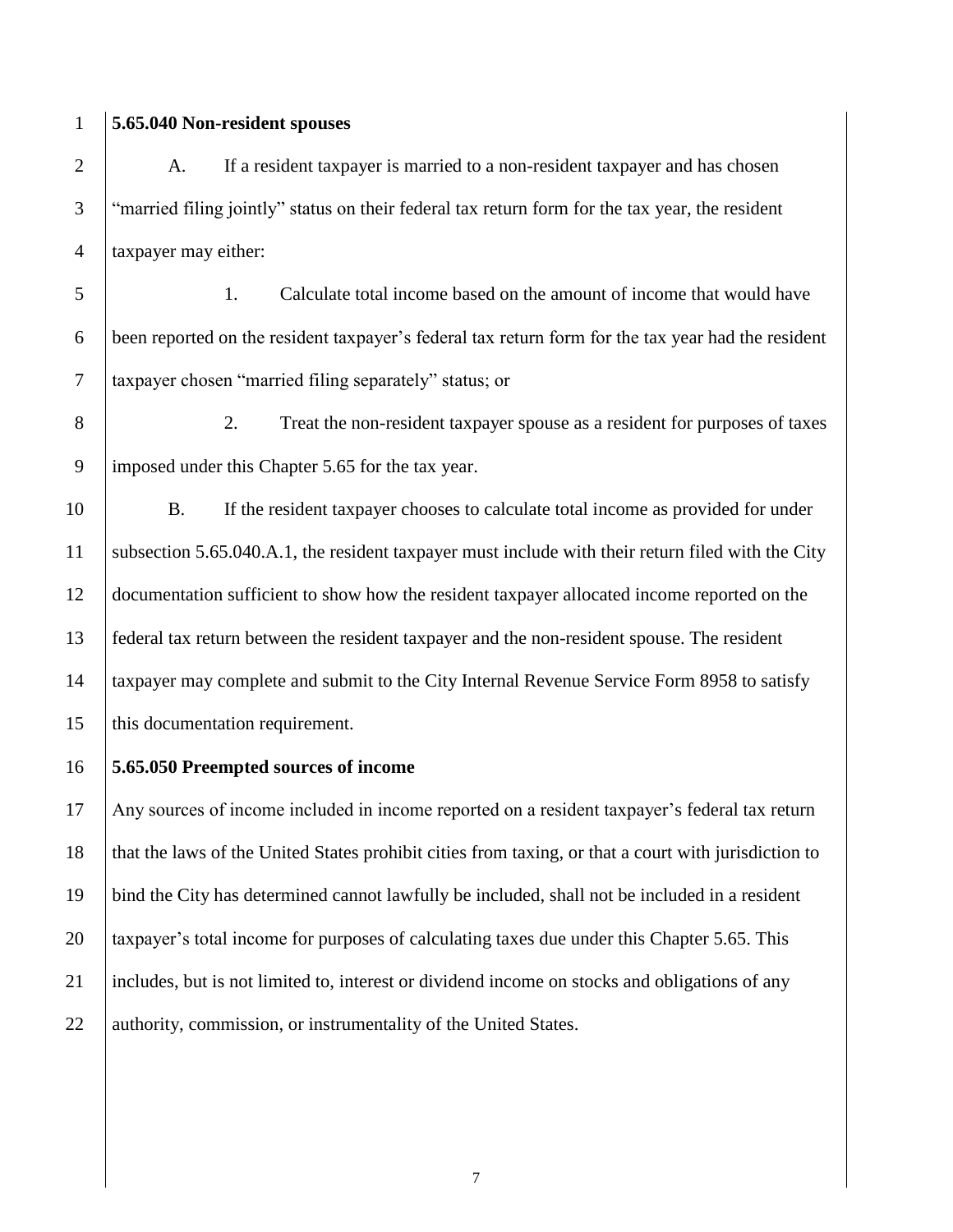### **5.65.060 Credit for income taxed in other jurisdictions**

2 A. A resident taxpayer shall be allowed a credit against the income tax owed under 3 this Chapter 5.65 for a tax year in the amount determined under subsection 5.65.060.B, where: 1. The taxpayer's total income for the year includes (a) revenue from a business, profession, or rental of real or tangible personal property outside the City; (b) gains 6 from the sale or exchange of real or tangible personal property outside the City; (c) salaries, wages, commissions, or other compensation for work done or services performed or rendered 8 outside the City; or (d) if the taxpayer has a domicile in the City for the entire tax year, income from intangible property; and 2. The taxpayer is subject to and has paid an income tax on such income to

another state or local government.

 B. The amount of the credit shall be the amount of actual tax that the taxpayer paid 13 on the income described in subsection 5.65.060.A.1 to any other state or local government; provided, however, that the tax owed after the credit shall not be less than the amount of tax that would be payable if the income described in subsection 5.65.060.A.1 were disregarded.

**5.65.070 Who files—When due and payable—Reporting—Failure to file returns—**

**Amended returns**

18 A. Tax returns under this Chapter 5.65 must be filed by resident taxpayers whose total income is subject to a rate above zero percent in subsection 5.65.030.B, regardless of whether any tax is owed.

 B. The return for any deceased individual who would have to file under subsection 22 5.65.070.A shall be made and filed by their executor, administrator, or other person charged with their estate.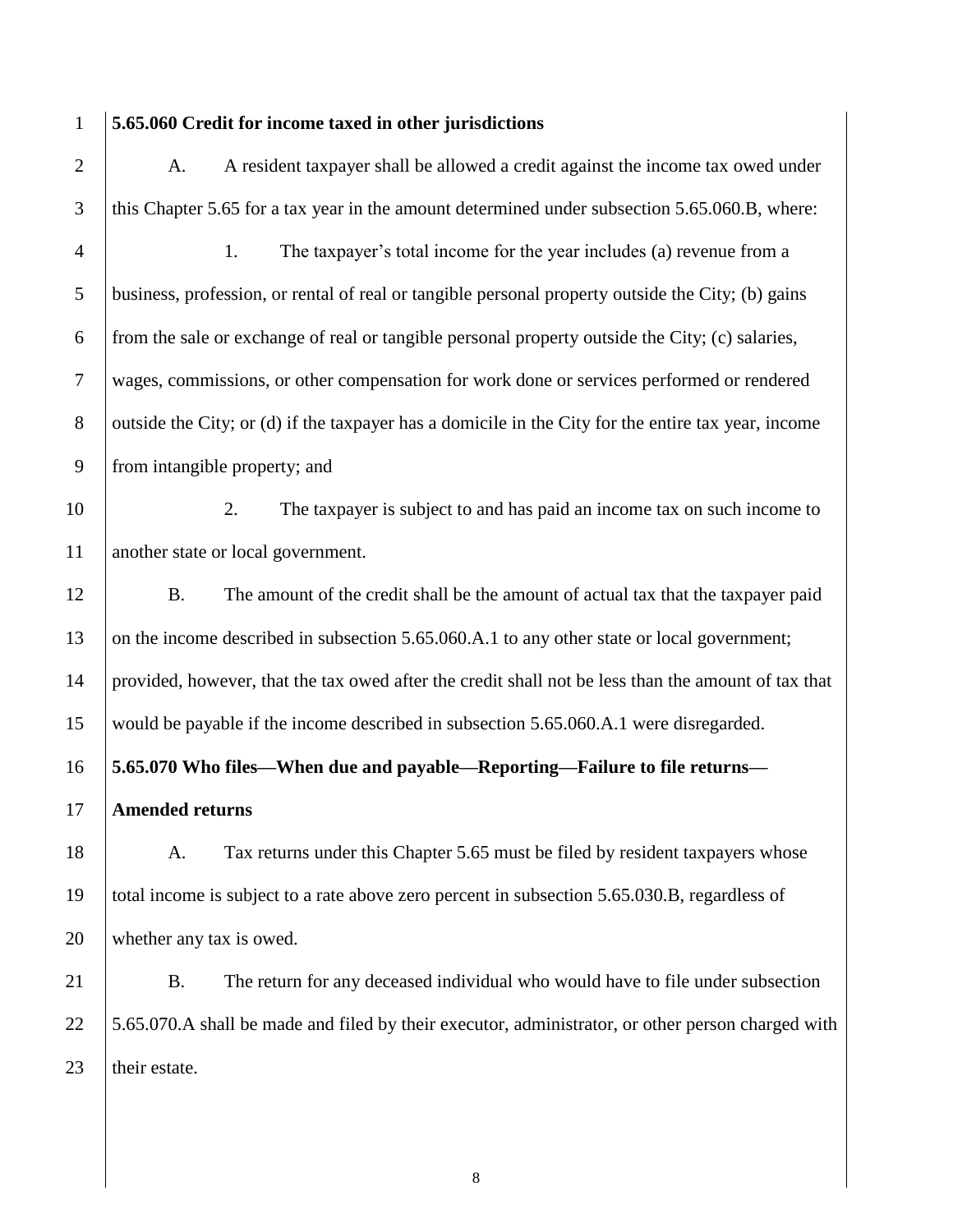C. Taxes shall be paid as provided in this Chapter 5.65 and accompanied by a return 2 on forms as prescribed by the Director. The return shall be signed by the taxpayer personally or by a responsible officer or agent of the taxpayer. The individual signing the return shall swear or affirm that the information in the return is true and complete. The Director is authorized, but not 5 required, to make electronically available tax return forms to taxpayers, but failure of the taxpayer to receive any such forms shall not excuse the taxpayer from filing returns and making 7 | payment of the taxes, when and as due under this Chapter 5.65.

8 D. All taxes imposed under this Chapter 5.65 shall be due and payable annually. Tax returns and payments are due on or before April 15 of the year following the tax year. The Director may extend the time for filing the annual return for a period of not more than one year upon written request by the taxpayer showing good cause why an extension is necessary. Interest and penalties shall not be assessed if the return is filed and the tax due is paid within the extended time and all other filing and payment requirements of this Chapter 5.65 are satisfied.

 E. If April 15 or any other date computed in this subsection is a Saturday, Sunday, or City or federal legal holiday, the date of such event or action shall be the next succeeding day which is not a Saturday, Sunday, or City or federal legal holiday. Tax returns and taxes not received on or before the due date are subject to penalties and interest in accordance with this 18 chapter, in addition to any other civil or criminal sanction or remedy that may be available.

 F. Any return or remittance which is transmitted to the City by United States mail is deemed filed or received on the date stamped by the United States Postal Service upon the envelope containing it. The Director may allow electronic filing of returns or remittance from any taxpayer. A return or remittance that is transmitted to the City electronically shall be deemed filed or received according to procedures set forth by the Director.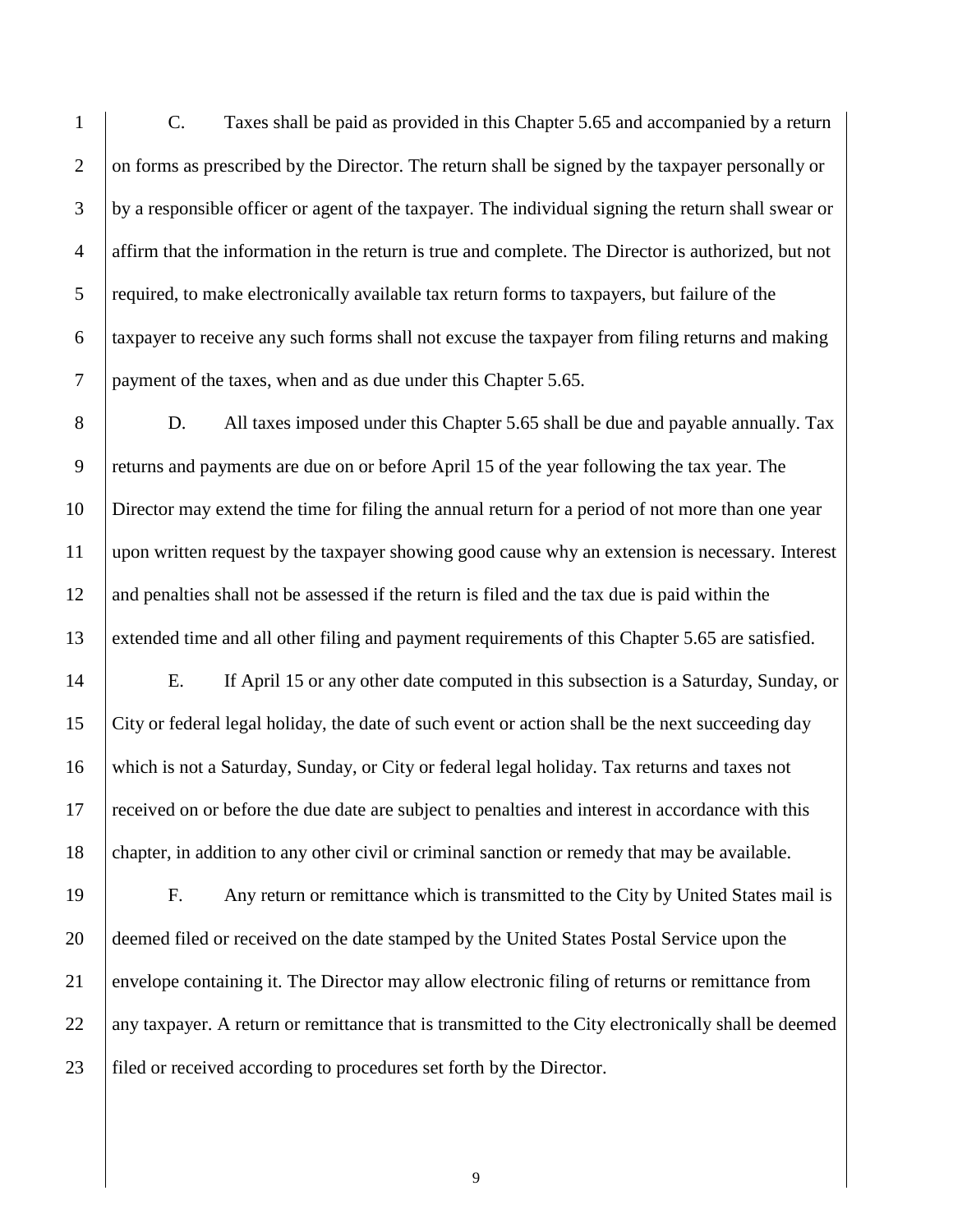G. If any taxpayer fails, neglects, or refuses to file a return as and when required in 2 this Chapter 5.65, the Director is authorized to determine and assess the amount of the tax due by 3 obtaining facts and information upon which to base their estimate of the tax due. Such assessment shall be deemed prima facie correct and shall be the amount of tax owed to the City by the taxpayer. The Director shall notify the taxpayer by mail of the amount of tax so determined, together with any penalty and interest due; the total of such amounts shall thereupon become immediately due and payable.

8 H. Within 60 days after the final determination of any federal, state, or local tax liability affecting the amount of tax owed under this Chapter 5.65, that taxpayer shall make and file an amended return with the City based upon such final determination and pay any additional municipal income tax shown due thereon or make a claim for refund of any overpayment, unless the tax or overpayment is less than \$10. Interest and penalties shall not be imposed on any additional tax owed under this subsection if the amended return is timely filed and the additional 14 tax owed is timely paid.

### **5.65.080 Payment methods**

 A. Taxes, interest, and penalties shall be paid to the Director in United States currency by bank draft, certified check, cashier's check, personal check, money order, or cash, or by wire transfer or electronic payment if such wire transfer or electronic payment is authorized by the Director. If payment so received is not paid by the bank on which it is drawn, the taxpayer, by whom such payment is tendered, shall remain liable for payment of the tax, interest, 21 and/or penalties, the same as if such payment had not been tendered. Acceptance of any sum by 22 the Director shall not discharge the tax due unless the amount paid is the full amount due.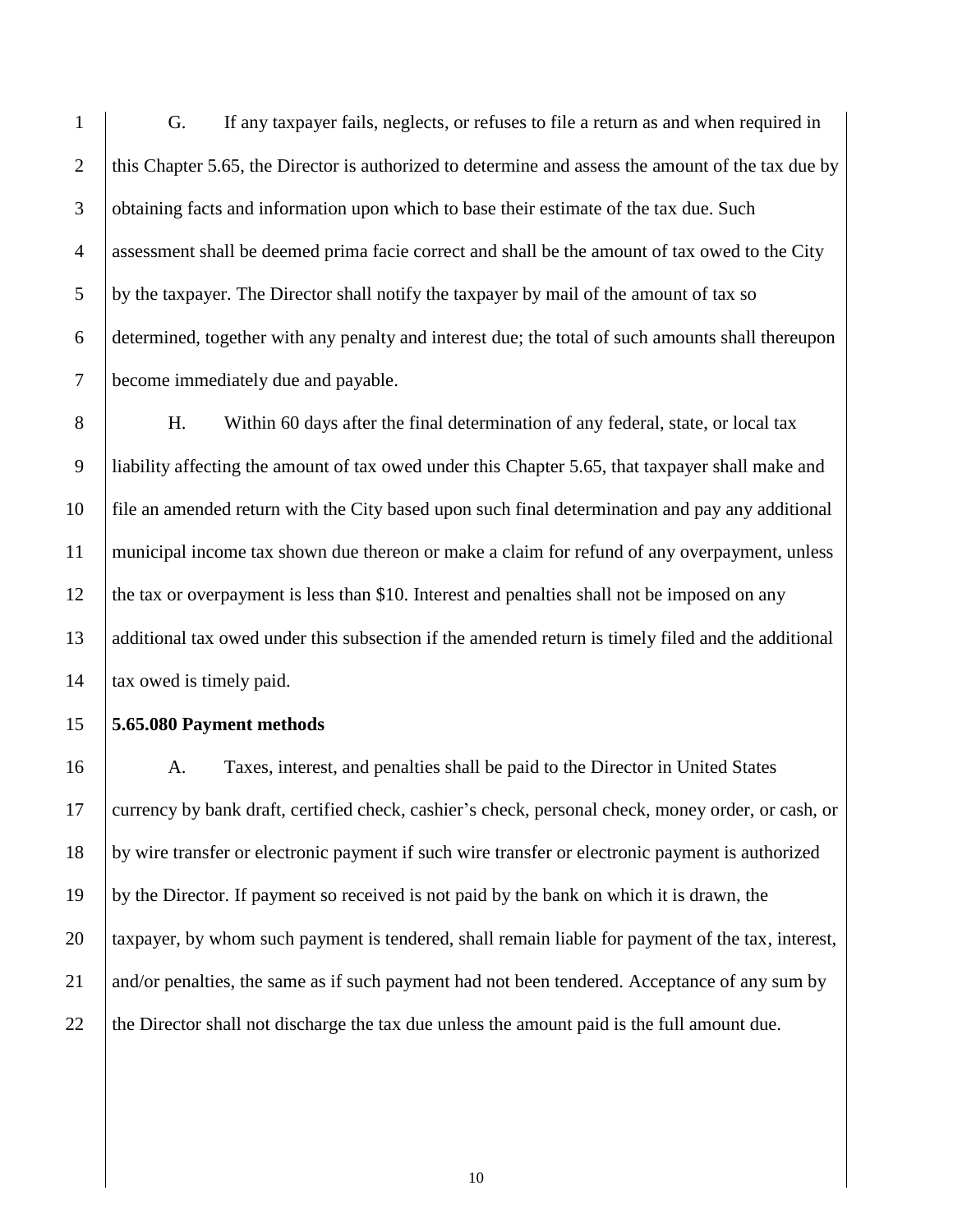B. The Director shall keep full and accurate records of all funds received or 2 refunded. The Director shall apply payments first against all penalties, then interest owing, and finally upon the tax, without regard to any direction of the taxpayer.

 C. Any payment made that is returned for lack of sufficient funds or for any other 5 reason will not be considered received until payment by certified check, money order, or cash of 6 the original amount due, plus a "non-sufficient funds" (NSF) charge in an amount to be set by the Director.

8 D. The Director is authorized, but not required, to mail tax return forms or written 9 reminders to taxpayers, but failure of the taxpayer to receive any such forms or reminders shall not excuse the taxpayer from filing returns and making payment of the taxes, when and as due 11 | under this Chapter 5.65.

### **5.65.090 Records to be preserved—Examination—Estoppel to question assessment**

13 A. Every person who is liable for, or who the Director believes to be liable for, any tax owed under this Chapter 5.65 shall keep and preserve, for a period of three years after filing a tax return or two years after the date the tax was paid, whichever is later, such records as may be necessary to determine taxpayer's domicile and residence and the amount of any tax for which the person may be liable; which records shall include copies of all federal, state, and local income tax returns and reports made by the person.

19 B. Upon written request by the Director or a duly authorized agent, the taxpayer is 20 required to furnish the opportunity for the Director or authorized agent to investigate and examine the records as defined in subsection 5.65.090.A, at a reasonable time and place designated in the request.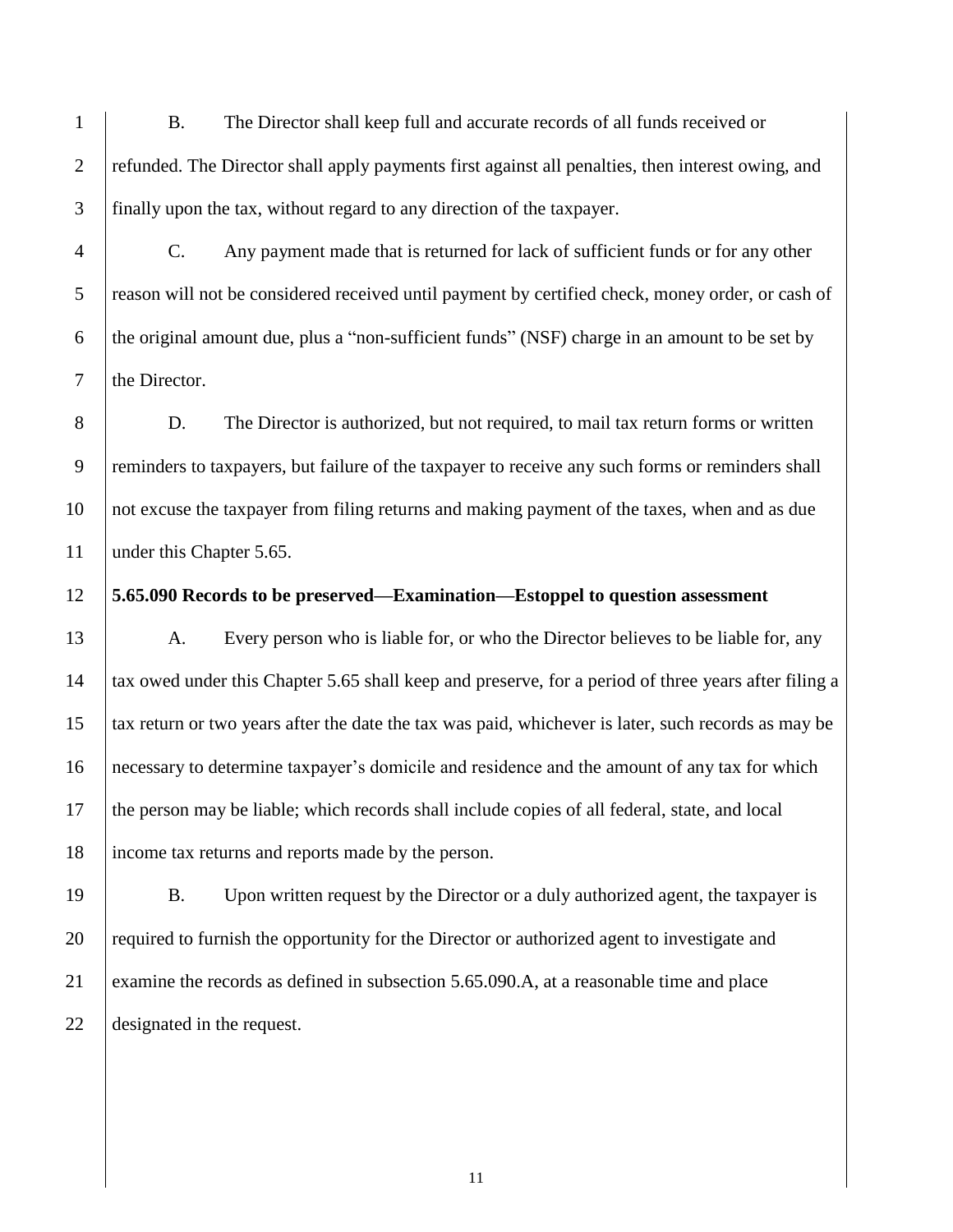C. If a person does not keep the necessary records within the City, it shall be sufficient if that person: 1. Produces within the City such records as may be required by the Director, or 2. Bears the cost of examination by the Director or duly authorized agent at the place where the pertinent records are kept; provided that the person electing to bear such cost shall pay in advance to the Director the estimated amount thereof including round-trip fare, **lodging, meals, and incidental expenses, subject to adjustment upon completion of the**  examination. D. Any person who fails, or refuses a Department request, to provide or make available records shall be forever barred from questioning in any administrative or court action 12 the correctness of any assessment of taxes made by the City for any period for which such records have not been provided, made available, or kept and preserved. **5.65.100 Underpayment of tax, interest, or penalty** A. If, upon examination of any returns, or from other information obtained by the Director, the Director determines that a tax, interest, or penalty less than that properly due has been paid, the Director shall assess the additional amount found to be due and shall add thereto interest on the tax and penalties only. The Director shall notify the person by mail of the additional amount, which shall become due and shall be paid within 30 days from the date of the notice, or within such time as the Director may provide in writing. B. The Director shall compute interest based on the underpayment rate under the 22 | Internal Revenue Code, currently set forth in 26 U.S.C. § 6621. **5.65.110 Time in which assessment may be made**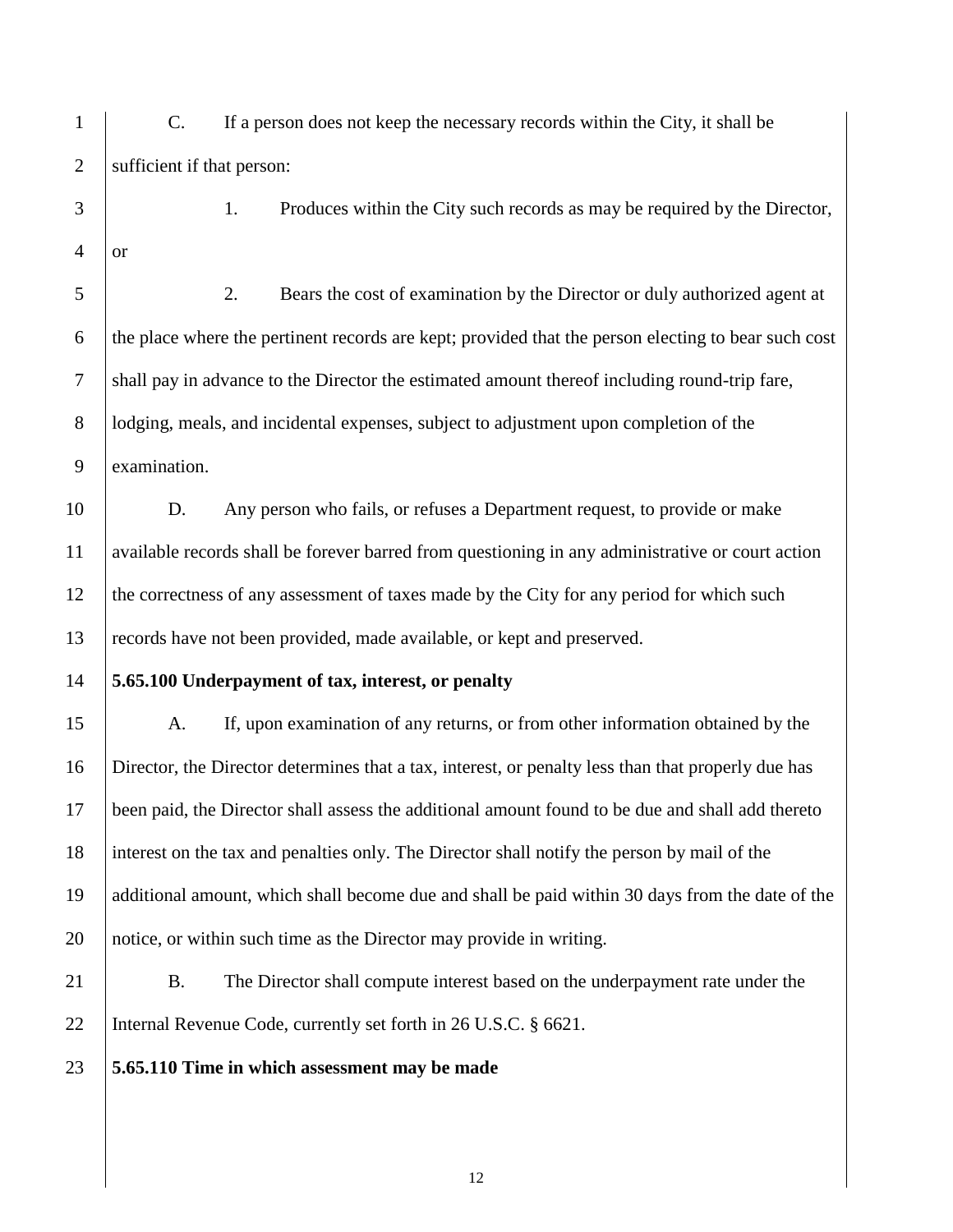The Director shall assess, or correct an assessment for, additional taxes, penalties, or 2 interest for a tax year within the later of  $(1)$  three years after the tax was due or the return was filed, whichever is later, or (2) one year after a final decision in any administrative or judicial review initiated by the taxpayer under this chapter for the tax year; provided, however, the time limit may be extended if both the Director and the taxpayer consent in writing to the extension.

## **5.65.120 Overpayment of tax, penalty, or interest—Credit or refund—Interest rate**

 A. If, upon receipt of an application for a refund, or during an audit or examination 8 of the taxpayer's tax returns or other records, the Director determines that the amount of tax, penalty, or interest paid is in excess of that properly due, the excess amount shall be credited to the taxpayer's account or shall be refunded to the taxpayer. Except as provided in subsection 5.65.120.B, an application for a refund must be filed within three years after the tax was due or 12 | paid, whichever is later.

 B. The execution of a written waiver shall extend the time for applying for, or making, a refund or credit of any taxes paid during, or attributable to, the years covered by the waiver if, prior to the expiration of the waiver period, an application for refund of such taxes is made by the taxpayer or the Director discovers that a refund or credit is due.

 C. Refunds shall be made by means of vouchers approved by the Director and by the issuance of a City check, warrant, or wire transfer drawn upon and payable from such funds as 19  $\parallel$  the City may provide.

 D. Any final judgment for which a recovery is granted by any court of competent jurisdiction for tax, penalties, interest, or costs paid by any person shall be paid in the same 22 manner as provided in subsection 5.65.120.C, upon the filing with the Director a certified copy  $\vert$  of the order or judgment of the court.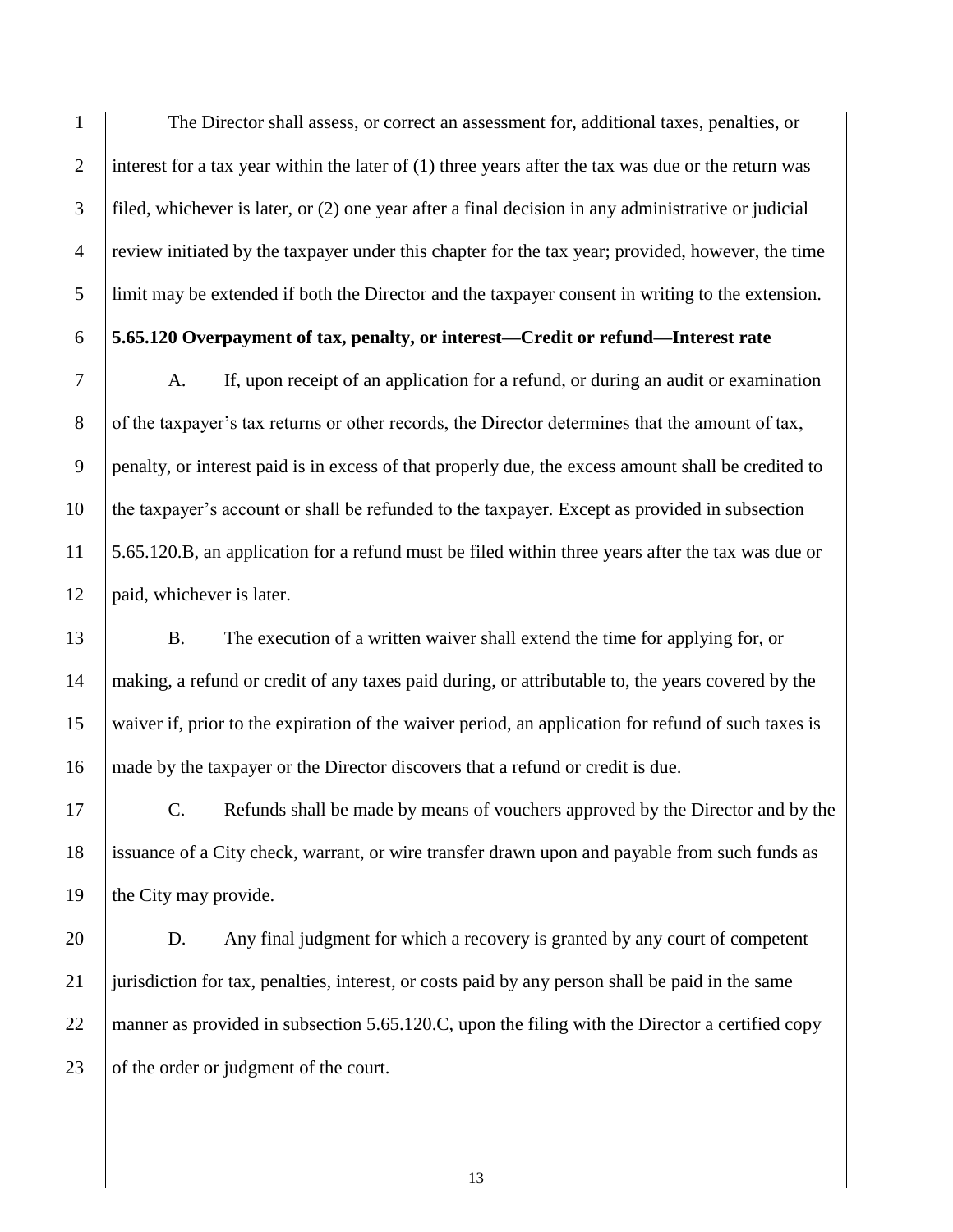E. The Director shall compute interest on refunds or credits of amounts paid or other recovery allowed a taxpayer based on the overpayment rate under the Internal Revenue Code, currently set forth in 26 U.S.C. § 6621.

**5.65.130 Monetary penalties**

5 A. A taxpayer who fails to pay tax owed under this Chapter 5.65 when due is liable, in addition to interest, to a penalty of one percent of the amount of the unpaid tax for each month 7 or fraction of a month, not to exceed a total penalty of 25 percent of the unpaid tax. If any part of any underpayment of tax owed under this chapter is due to intentional disregard of this Chapter 5.65 or rules or regulations adopted by the Director under Section 5.65.190, but without intent to defraud, an additional penalty of \$10 or 10 percent of the total amount of the deficiency in the tax, whichever is greater, shall be added. If any part of the underpayment is due to fraudulent intent to evade the tax imposed under this chapter, an additional penalty of 100 percent of the deficiency shall be added.

 B. Any person who fails to file a return with the Director on or before the due date, who fails to include all of the information required to be shown on the return, or who includes incorrect information on a return shall pay a penalty of \$250 for each return with respect to which such a failure occurs; provided, however, the penalty shall be waived if the failure to include all of the information required or the inclusion of incorrect information is corrected by the taxpayer within 30 days of written notice from the Director as provided for under subsection 5.65.130.D. If the act or omission is due to intentional disregard of this Chapter 5.65 or rules or regulations adopted by the Director under Section 5.65.190, but without intent to defraud, an 22 additional penalty of \$500 shall be added. If the act or omission is due to fraudulent intent to 23 evade the tax imposed under this Chapter 5.65, an additional penalty of \$1,000 shall be added.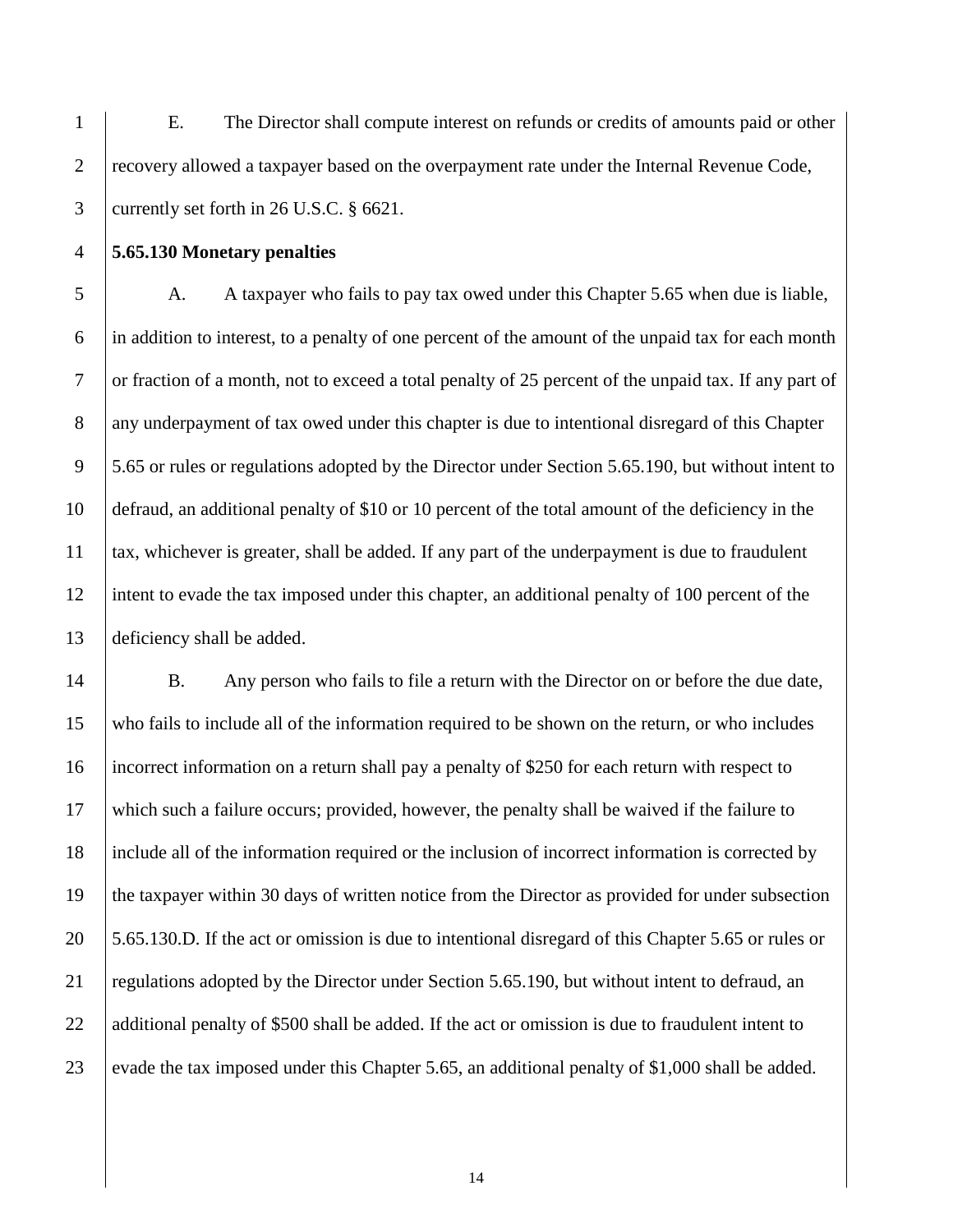C. If a claim for refund or credit under this Chapter 5.65 is made for an excessive 2 amount, unless it is shown that the claim for such excessive amount is due to reasonable cause, the person making such claim shall be liable for a penalty in an amount equal to 20 percent of the excessive amount. For purposes of this Section 5.65.130, the term "excessive amount" means, in 5 the case of any person, the amount by which the claim for refund or credit for any tax year exceeds the amount of such claim allowable under this Chapter 5.65 for such tax year.

 D. The Director shall notify a person by mail of any penalties, which shall become 8 due and shall be paid within 30 days from the date of the notice, or within such time as the Director may provide in writing.

 E. For the purposes of this Section 5.65.130, "return" means any document that a person is required by the City to file to satisfy or establish a tax obligation under this Chapter 5.65, and that has a due date defined under this Chapter 5.65 or rules or regulations adopted by 13 the Director under Section 5.65.190.

 F. In the case of a joint return, any penalty imposed based on intentional disregard of this Chapter 5.65 or fraudulent intent shall not apply with respect to a spouse unless some part of the act or omission giving rise to the penalty was due to the intentional disregard of this Chapter 17 5.65 by, or fraudulent intent of, such spouse.

**5.65.140 Cancellation of penalties**

 A. The Director may cancel any penalties assessed under subsection 5.65.130.A or 5.65.130.B if the taxpayer shows that the act or omission giving rise to the penalty was due to reasonable cause and not willful neglect. Willful neglect is presumed unless the taxpayer shows 22 that they exercised ordinary care and prudence in making arrangements to complete and file an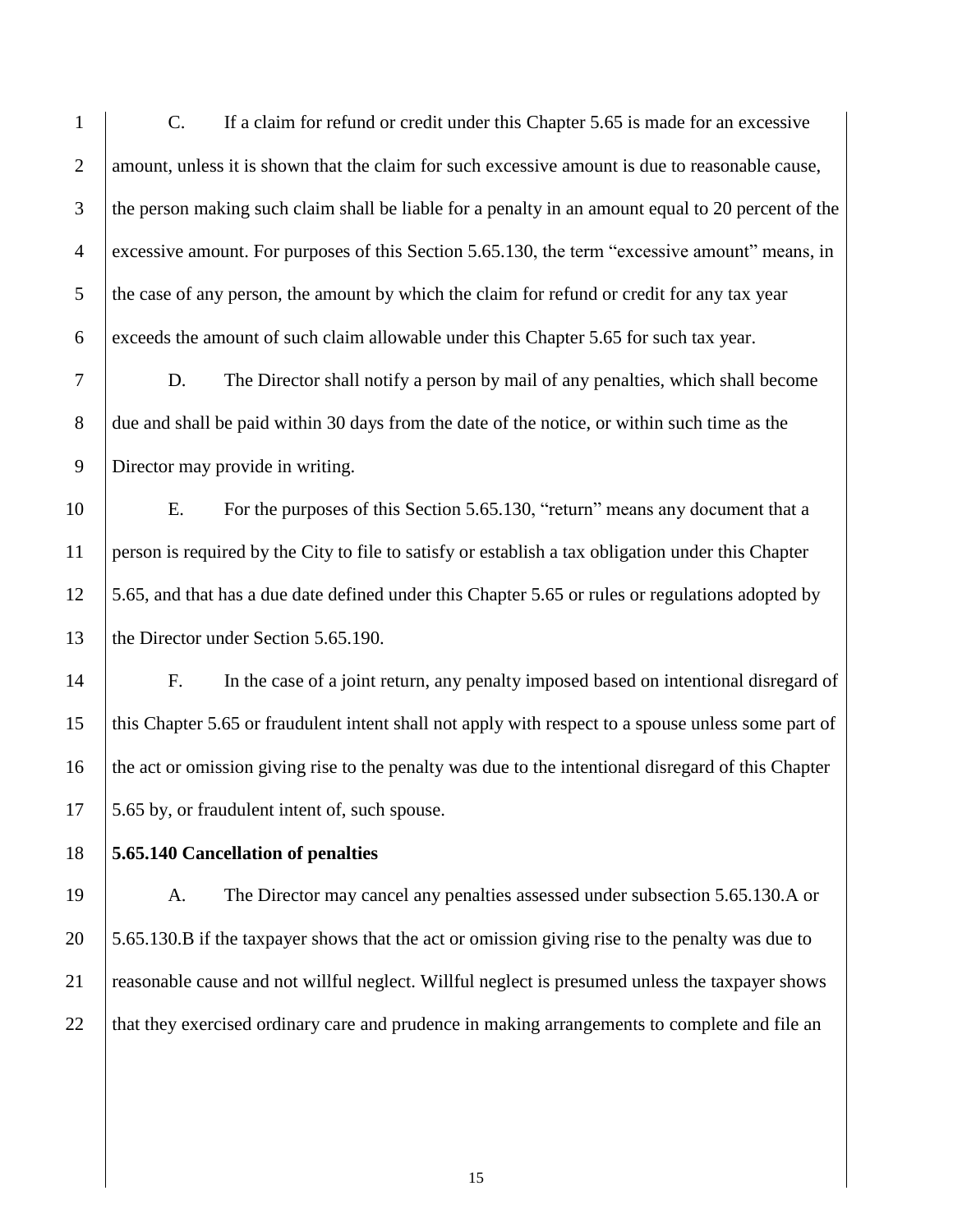1 accurate return and pay the tax owed by the due date but, nevertheless, failed to do so due to 2 circumstances beyond their control.

 B. A request for cancellation of penalties must be received by the Director within 60 days after the date the Director mails the notice that the penalties are due. The request must be in writing and contain competent proof of all pertinent facts supporting a reasonable cause determination. In all cases the burden of proving the facts rests upon the taxpayer.

## 7 **5.65.150 Amnesty**

 The Director may from time to time declare periods of amnesty in which penalties assessed 9 under subsections 5.65.130.A, 5.65.130.B or 5.65.130.C, or any combination thereof, may be waived. Such periods of amnesty and the terms thereof may be established upon a finding by the Director that they are likely to have the effect of increasing revenues to the City.

# 12 **5.65.160 Review of Director's assessment or denial of refund**

13 A. Any person, except one who has failed to comply with Section 5.65.090, 14 aggrieved by the amount of the tax, interest, or penalty assessed by the Director or by the denial 15 of a refund by the Director, and having paid any tax, interest, or penalty owing, except as 16 provided in subsection 5.65.160.C, may:

17 1. Appeal the Director's assessment or refund denial to the Hearing 18 Examiner by filing a petition for review with the Office of the Hearing Examiner pursuant to 19 | Section 5.65.170; or

20 2. File a complaint in King County Superior Court for refund of taxes paid.

21 The petition or complaint shall be filed within 30 days from the date that the assessment 22 or denial notice was mailed to the taxpayer, or within the period covered by any extension of said 23 due date granted in writing by the Director. The Director may extend the due date for filing an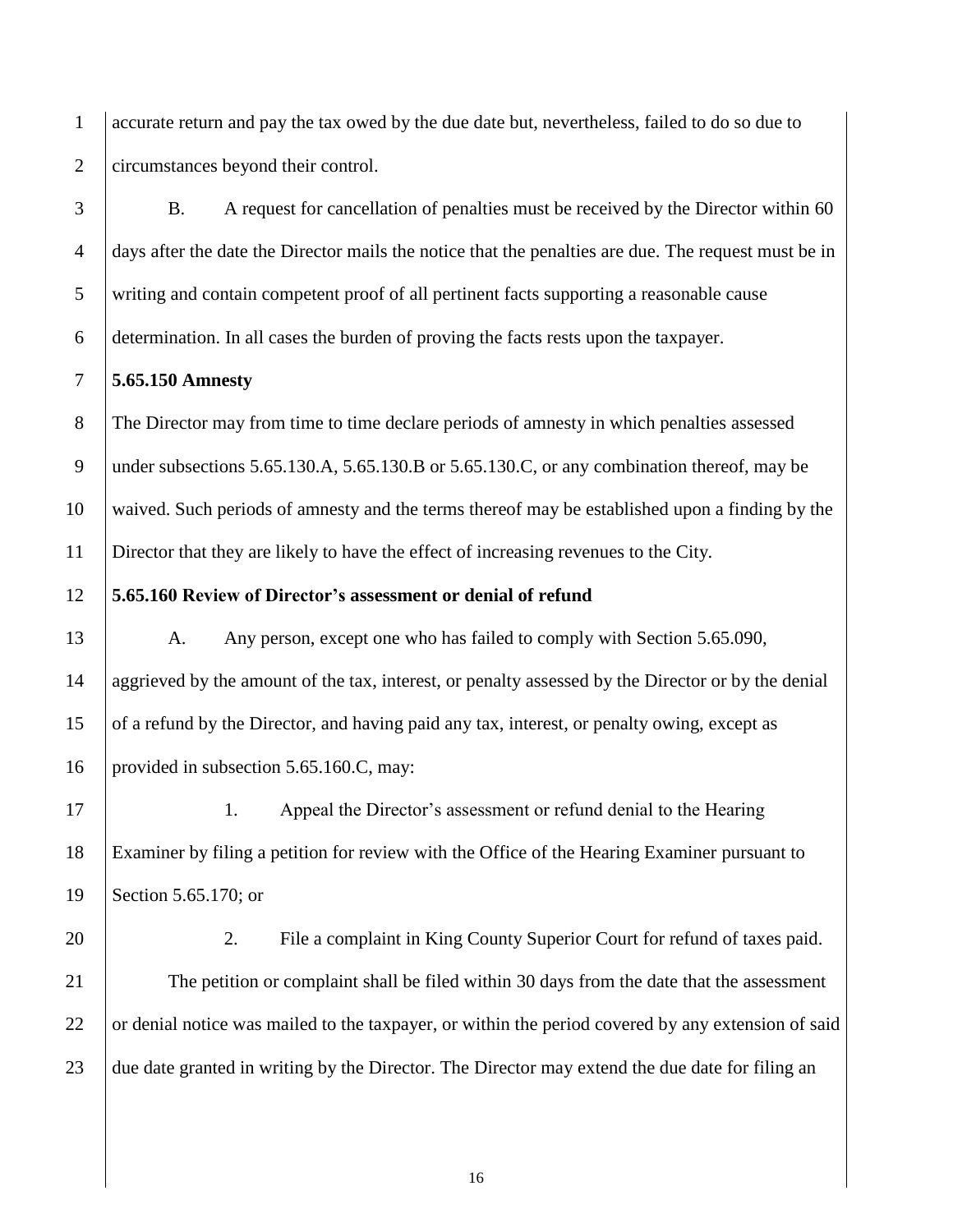appeal with the Hearing Examiner or a refund suit with the Superior Court only if the taxpayer, 2 within the 30-day period, makes written application showing good cause why an extension is necessary.

 B. The Director's assessment or refund denial shall be regarded as prima facie 5 correct, and the person shall have the burden to prove that the tax assessed or paid by them is incorrect, either in whole or in part, and to establish the correct amount of tax.

 C. Assessments may be appealed to the Hearing Examiner without prior payment; provided, however, that interest shall continue to accrue on unpaid taxes and penalties to the full extent permitted by law.

 D. The methods for obtaining review of the Director's assessment or refund denial set forth in this Section 5.65.160 and Sections 5.65.170 and 5.65.180 are exclusive, and must be 12 Strictly complied with.

## **5.65.170 Appeal to the Hearing Examiner**

14 A. A person electing to appeal to the Hearing Examiner pursuant to Section 5.65.160 must provide a copy of the petition to the Director and the City Attorney on or before the date the petition is filed with the Hearing Examiner. If no such petition is filed with the Hearing Examiner and provided to the Director and City Attorney within the 30-day period, and a 18 complaint is not filed, the assessment covered by the notice shall become final and no refund request may be made for the audit period covered in that assessment.

20 B. The petition shall set forth the reasons why the assessment should be reversed or modified. The petition shall also include the amount of the tax, interest or penalties that the 22 taxpayer believes to be due. If the appeal is from the denial of a refund, the petition shall set 23 forth the amount of refund or credit believed to be due.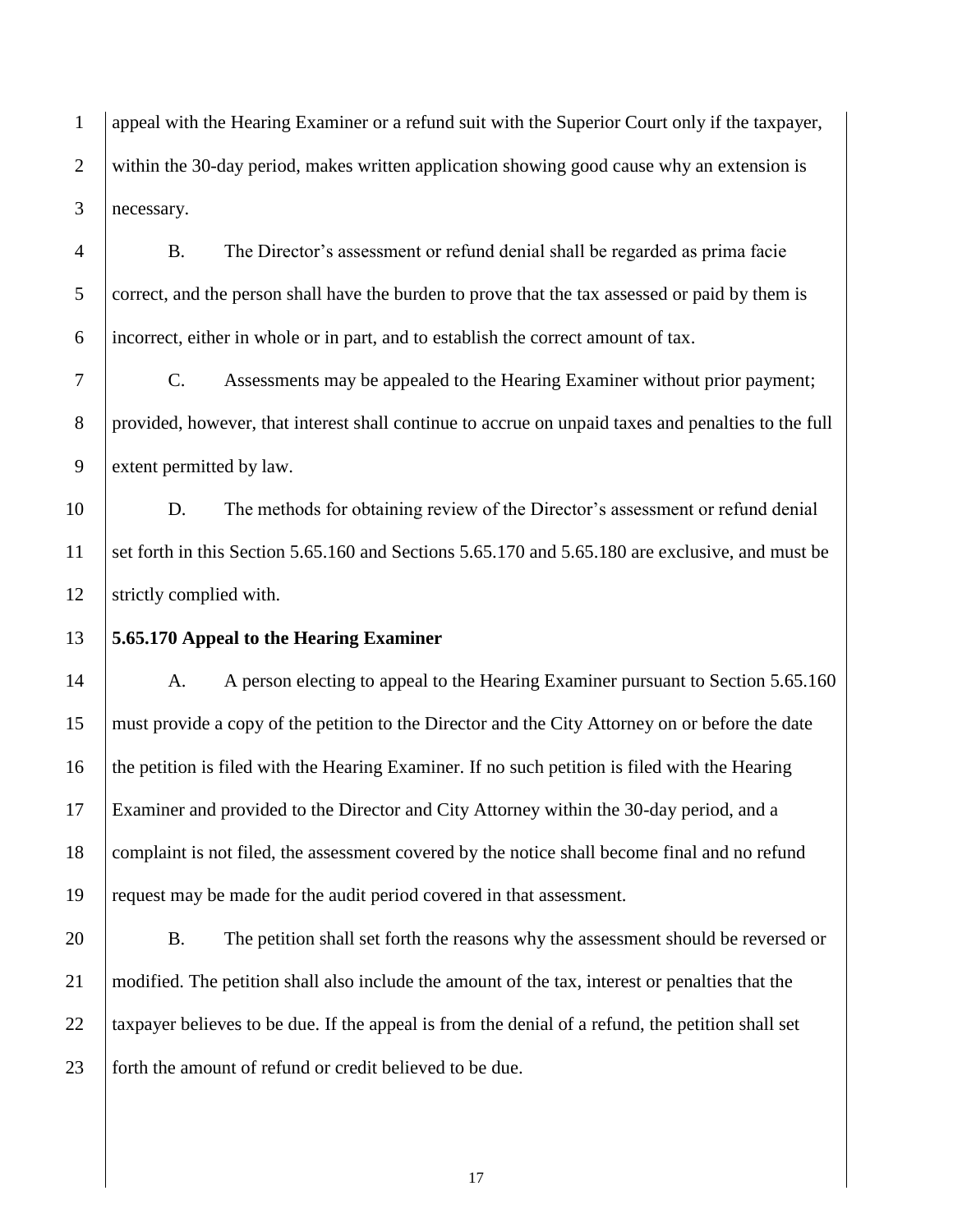C. The Hearing Examiner shall fix the time and place of the hearing and notify the taxpayer thereof. The hearing shall be conducted in accordance with the procedures for hearing contested cases in Chapter 3.02.

 D. The Hearing Examiner may, by subpoena, require the attendance of any person at 5 the hearing, and may also require them to produce pertinent records. Any person served with 6 such a subpoena shall appear at the time and place therein stated and produce the records required, if any, and shall testify truthfully under oath administered by the Hearing Examiner as 8 to any matter required of them pertinent to the appeal; and it shall be unlawful for them to fail or refuse to do so. The City Attorney shall seek enforcement of a Hearing Examiner subpoena in an 10 appropriate court.

 E. The Hearing Examiner shall ascertain the correct amount of the tax, interest, or penalty due either by affirming, reversing, or modifying an action of the Director. Reversal or modification is proper if the Director's assessment or refund denial violates the terms of this Chapter 5.65 or rules or regulations adopted by the Director under Section 5.65.190.

# **5.65.180 Judicial review of the Hearing Examiner's decision**

16 A. The taxpayer, any other person beneficially interested, or the Director of Finance and Administrative Services, may obtain judicial review of the decision of the Hearing Examiner by applying for a writ of review in the King County Superior Court within 14 days from the date of the decision in accordance with the procedure set forth in Chapter 7.16 RCW, other applicable **law and court rules.** 

21 B. The decision of the Hearing Examiner shall be final and conclusive unless review 22 is sought in compliance with this Section  $5.65.180$ .

**5.65.190 Director of Finance and Administrative Services to make rules**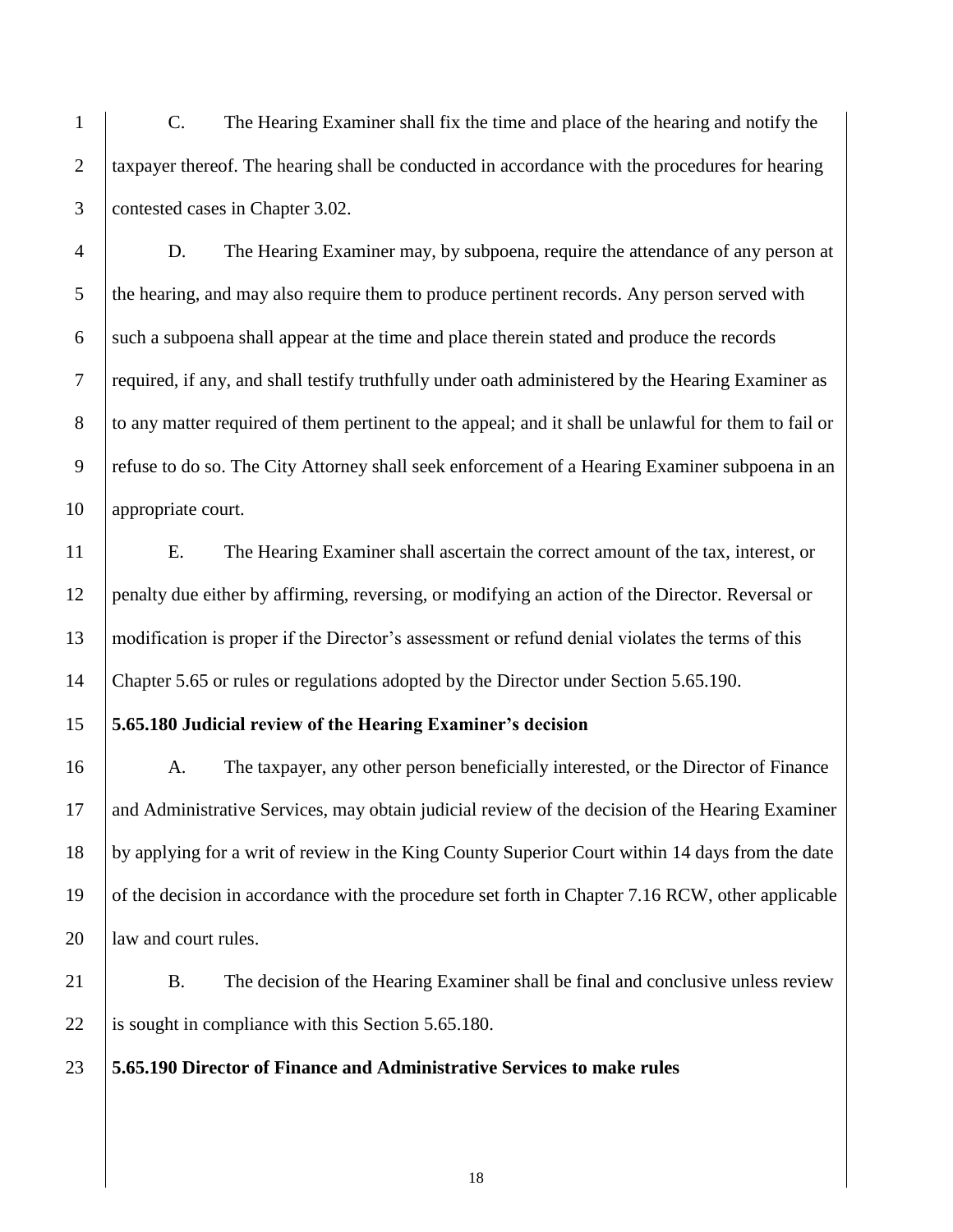The Director shall have the power and it shall be the Director's duty, from time to time, 2 to adopt, publish, and enforce rules and regulations not inconsistent with this Chapter 5.65 or with law for the purpose of carrying out the purposes and provisions of this Chapter 5.65, and it 4 shall be unlawful to violate or fail to comply with any such rule or regulation.

**5.65.200 Ancillary authority of Director**

 The Director is authorized to enter into agreements with any other taxing jurisdiction, including the Internal Revenue Service of the United States and state and other local jurisdictions 8 that impose taxes on personal income, earned or unearned:

 A. To acquire such taxpayer information necessary to most effectively collect the taxes imposed by this Chapter 5.65, determine whether individuals are or are not required to file a return for taxes under this Chapter 5.65, determine the amount of taxes due under this Chapter 5.65, conduct audits, and otherwise enact the provisions of this Chapter 5.65; or

13 B. To conduct an audit or a joint audit of a taxpayer by using an auditor employed by The City of Seattle, another public entity, or a contract auditor; provided that such contract auditor's pay is not in any manner based upon the amount of tax assessed.

**5.65.210 Mailing of notices**

17 A. Any notice required by this Chapter 5.65 to be mailed to any taxpayer shall be 18 sent by ordinary mail, addressed to the address of the taxpayer as shown by the records of the Director.

 B. Failure of the taxpayer to receive any mailed notice shall not release the taxpayer from any tax, interest, or penalties, nor shall such failure operate to extend any time limit set by 22 the provisions of this Chapter 5.65. It is the responsibility of the taxpayer to inform the Director  $\parallel$  in writing of a change in the taxpayer's address.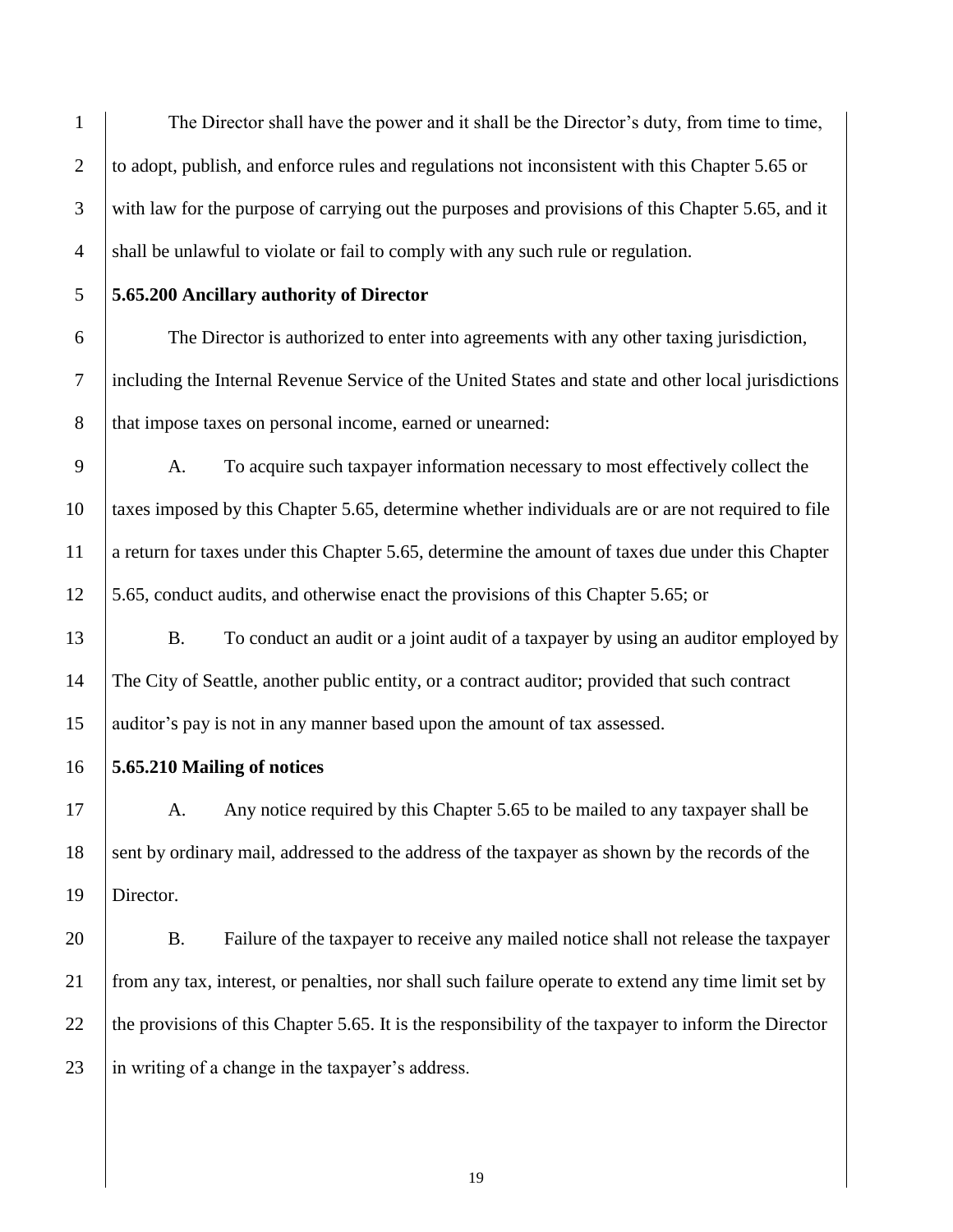| $\mathbf{1}$   | $C$ .                                                                                                  |    |    | Nothing in this Section 5.65.210 prohibits the Director or duly authorized agent |
|----------------|--------------------------------------------------------------------------------------------------------|----|----|----------------------------------------------------------------------------------|
| $\overline{2}$ | from delivering an assessment by a tax administrator by personal service.                              |    |    |                                                                                  |
| 3              | 5.65.220 Tax declared additional                                                                       |    |    |                                                                                  |
| $\overline{4}$ | The tax on income levied by this Chapter 5.65 shall be additional to any other tax                     |    |    |                                                                                  |
| 5              | imposed or levied under any law or any other ordinance of The City of Seattle except as herein         |    |    |                                                                                  |
| 6              | otherwise expressly provided.                                                                          |    |    |                                                                                  |
| $\tau$         | 5.65.230 Public disclosure—Confidentiality—Information sharing                                         |    |    |                                                                                  |
| 8              | A.                                                                                                     |    |    | For purposes of this Section 5.65.230:                                           |
| 9              |                                                                                                        | 1. |    | "Disclose" means to make known to any person in any manner whatever a            |
| 10             | return or tax information.                                                                             |    |    |                                                                                  |
| 11             |                                                                                                        | 2. |    | "Return" means a tax or information return or claim for refund required          |
| 12             | by, or provided for or permitted under, this Chapter 5.65 which is filed with the Director by, on      |    |    |                                                                                  |
| 13             | behalf of, or with respect to a person, and any amendment or supplement thereto, including             |    |    |                                                                                  |
| 14             | supporting schedules, attachments, or lists that are supplemental to, or part of, the return so filed. |    |    |                                                                                  |
| 15             |                                                                                                        | 3. |    | "Tax information" means:                                                         |
| 16             |                                                                                                        |    | a. | A taxpayer's identity;                                                           |
| 17             |                                                                                                        |    | b. | The nature, source, or amount of the taxpayer's income, payments,                |
| 18             | receipts, exclusions, credits, assets, liabilities, net worth, tax liability deficiencies,             |    |    |                                                                                  |
| 19             | overassessments, or tax payments, whether taken from the taxpayer's returns, records, or any           |    |    |                                                                                  |
| 20             | other source;                                                                                          |    |    |                                                                                  |
| 21             |                                                                                                        |    | c. | Whether the taxpayer's return was, is being, or will be examined or              |
| 22             | subject to other investigation or processing; and                                                      |    |    |                                                                                  |
|                |                                                                                                        |    |    |                                                                                  |
|                |                                                                                                        |    |    |                                                                                  |
|                |                                                                                                        |    |    |                                                                                  |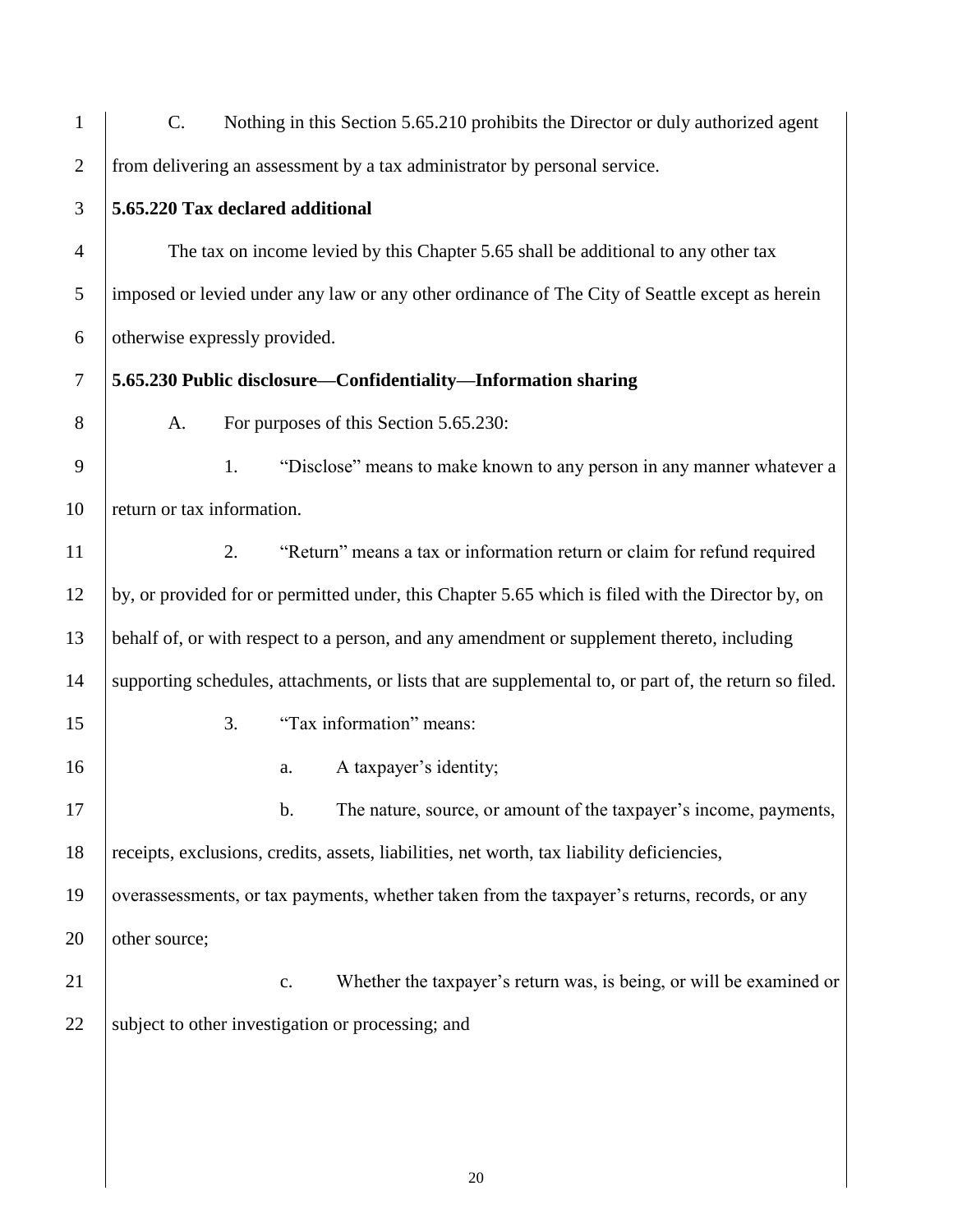| $\mathbf{1}$   | d.<br>Other data received by, recorded by, prepared by, furnished to, or                               |  |  |  |
|----------------|--------------------------------------------------------------------------------------------------------|--|--|--|
| $\overline{2}$ | collected by the Director with respect to the determination of the existence, or possible existence,   |  |  |  |
| 3              | of liability, or the amount thereof, of a person under this Chapter 5.65 for a tax, penalty, interest, |  |  |  |
| $\overline{4}$ | or criminal offense.                                                                                   |  |  |  |
| 5              | However, data, material, or documents that do not disclose information related to an identifiable      |  |  |  |
| 6              | taxpayer do not constitute tax information under this Section 5.65.230.                                |  |  |  |
| $\tau$         | "City agency" means every City office, department, division, bureau,<br>4.                             |  |  |  |
| $8\,$          | board, commission, or other City agency.                                                               |  |  |  |
| 9              | "Taxpayer identity" means the taxpayer's name, address, telephone<br>5.                                |  |  |  |
| 10             | number, social security number, or any combination thereof, or any other information disclosing        |  |  |  |
| 11             | the identity of the taxpayer.                                                                          |  |  |  |
| 12             | Returns and tax information are confidential and privileged to the full extent<br><b>B.</b>            |  |  |  |
| 13             | permitted by law, and except as authorized by this Section 5.65.230 or applicable law, neither the     |  |  |  |
| 14             | Director nor any other person shall disclose any return or tax information.                            |  |  |  |
| 15             | C.<br>This Section 5.65.230 does not prohibit the Director or an authorized designee                   |  |  |  |
| 16             | from:                                                                                                  |  |  |  |
| 17             | 1.<br>Disclosing such return or tax information in a civil or criminal judicial                        |  |  |  |
| 18             | proceeding or an administrative proceeding (a) in respect to any tax imposed under this Chapter        |  |  |  |
| 19             | 5.65 if the taxpayer is a party in the proceeding; or (b) in which the taxpayer about whom such        |  |  |  |
| 20             | return or tax information is sought and the City or a City agency are adverse parties in the           |  |  |  |
| 21             | proceeding;                                                                                            |  |  |  |
| 22             | Disclosing, subject to such requirements and conditions as the Director<br>2.                          |  |  |  |
| 23             | prescribes by rules or regulations adopted pursuant to Section 5.65.190, such return or tax            |  |  |  |
|                |                                                                                                        |  |  |  |
|                |                                                                                                        |  |  |  |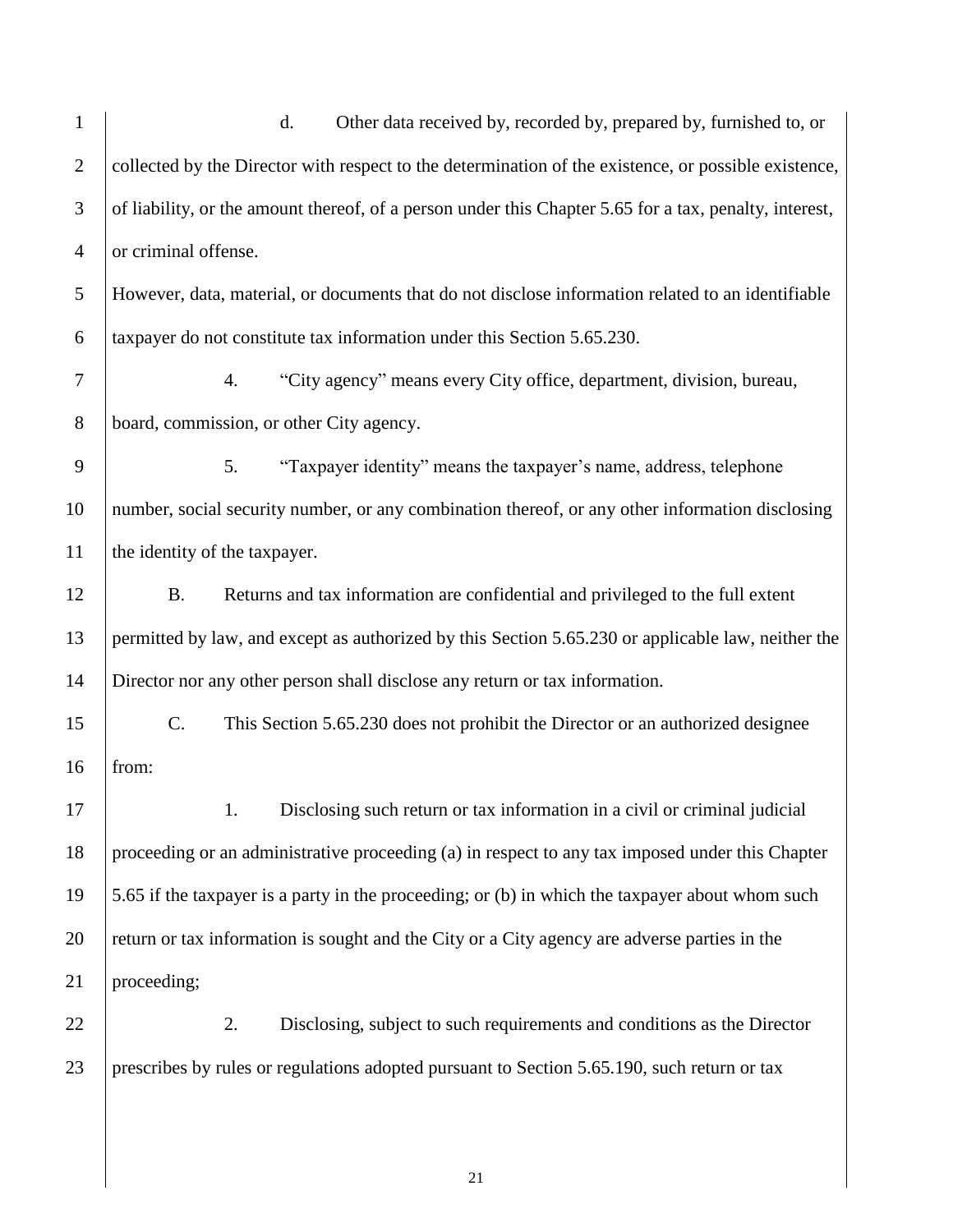| $\mathbf{1}$   | information regarding a taxpayer to (a) such taxpayer or, in the case of a jointly filed return,       |  |  |  |  |
|----------------|--------------------------------------------------------------------------------------------------------|--|--|--|--|
| $\overline{2}$ | either of the individuals with respect to whom the return is filed; (b) to such person or persons as   |  |  |  |  |
| 3              | that taxpayer may designate in a request for, or consent to, such disclosure; (c) to any other         |  |  |  |  |
| $\overline{4}$ | person, at the taxpayer's request, to the extent necessary to comply with a request for                |  |  |  |  |
| 5              | information or assistance made by the taxpayer to such other person; or (d) to the administrator,      |  |  |  |  |
| 6              | executor, or trustee of a deceased taxpayer's estate, or any heir at law, next of kin, or beneficiary  |  |  |  |  |
| $\overline{7}$ | under the will of such decedent. However, tax information not received from the taxpayer must          |  |  |  |  |
| $8\,$          | not be so disclosed if the Director determines that such disclosure would compromise any               |  |  |  |  |
| 9              | investigation or litigation by any federal, state, or local government agency in connection with       |  |  |  |  |
| 10             | the civil or criminal liability of the taxpayer or another person, or that such disclosure is contrary |  |  |  |  |
| 11             | to any agreement entered into by the Director that provides for the reciprocal exchange of             |  |  |  |  |
| 12             | information with other government agencies, which agreement requires confidentiality with              |  |  |  |  |
| 13             | respect to such information, unless such information is required to be disclosed to the taxpayer       |  |  |  |  |
| 14             | by the order of any court;                                                                             |  |  |  |  |
| 15             | 3.<br>Publishing statistics in a form that does not disclose information with                          |  |  |  |  |
| 16             | respect to identifiable taxpayers;                                                                     |  |  |  |  |
| 17             | Disclosing such return or tax information, for official purposes only, to the<br>4.                    |  |  |  |  |
| 18             | Mayor or City Attorney, or to any City agency, or to any member of the City Council or their           |  |  |  |  |
| 19             | authorized designees dealing with matters of taxation or revenue;                                      |  |  |  |  |
| 20             | 5.<br>Permitting the Director's records to be audited and examined by the                              |  |  |  |  |
| 21             | proper City, state, or federal officer, their agents and employees;                                    |  |  |  |  |
|                |                                                                                                        |  |  |  |  |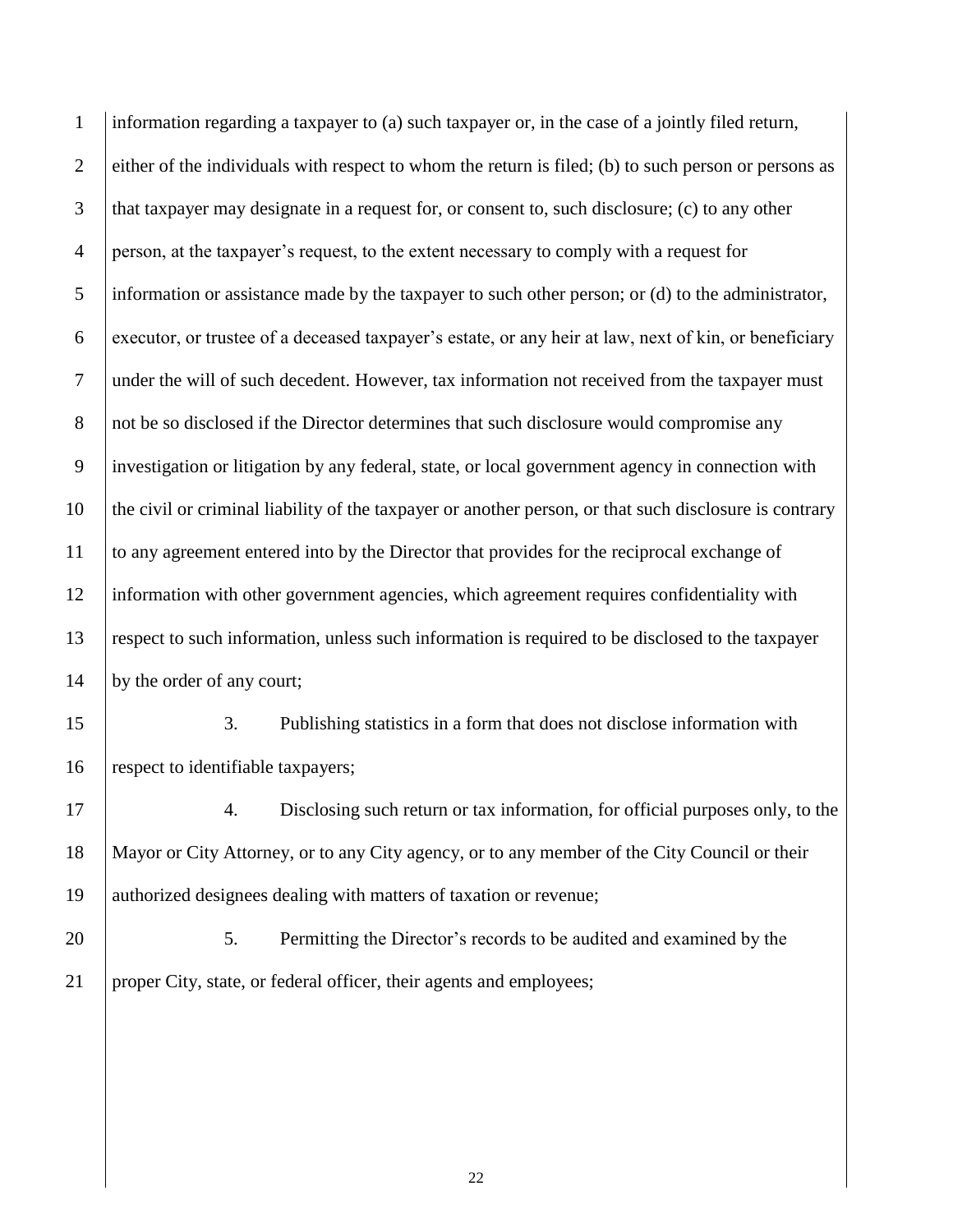| $\mathbf{1}$   | Disclosing any such return or tax information in response to, or in support<br>6.                  |  |  |  |
|----------------|----------------------------------------------------------------------------------------------------|--|--|--|
| $\overline{2}$ | of a request for, a search warrant, subpoena, or other order issued by hearing examiner or a court |  |  |  |
| 3              | of competent jurisdiction; or                                                                      |  |  |  |
| $\overline{4}$ | Disclosing any such return or tax information to the proper officer of the<br>7.                   |  |  |  |
| 5              | Internal Revenue Service or the tax department of any state or local jurisdiction, for official    |  |  |  |
| 6              | purposes.                                                                                          |  |  |  |
| $\tau$         | 5.65.240 Tax constitutes debt                                                                      |  |  |  |
| $8\,$          | Any tax due and unpaid under this Chapter 5.65, and all interest and penalties thereon, shall      |  |  |  |
| 9              | constitute a debt to the City and may be collected in the same manner as any other debt in like    |  |  |  |
| 10             | amount, which remedy shall be in addition to all other existing remedies.                          |  |  |  |
| 11             | 5.65.250 Unlawful actions-Criminal offenses                                                        |  |  |  |
| 12             | It shall be unlawful for any person subject to the provisions of this Chapter 5.65:<br>A.          |  |  |  |
| 13             | 1.<br>To violate or fail to comply with any of the provisions of this Chapter                      |  |  |  |
| 14             | 5.65, or any rule or regulation adopted by the Director;                                           |  |  |  |
| 15             | 2.<br>To make any false statement on any return;                                                   |  |  |  |
| 16             | To aid or abet any person in any attempt to evade payment of a tax owed<br>3.                      |  |  |  |
| 17             | under this Chapter 5.65;                                                                           |  |  |  |
| 18             | To fail to appear or testify in response to a subpoena issued pursuant to<br>4.                    |  |  |  |
| 19             | Section 3.02.120 in any proceeding to determine compliance with this Chapter 5.65;                 |  |  |  |
| 20             | To testify falsely in any investigation, audit, or proceeding conducted<br>5.                      |  |  |  |
| 21             | pursuant to this Chapter 5.65;                                                                     |  |  |  |
| 22             | In any manner to hinder or delay the City or any of its officers in carrying<br>6.                 |  |  |  |
| 23             | out the provisions of this Chapter 5.65.                                                           |  |  |  |
|                |                                                                                                    |  |  |  |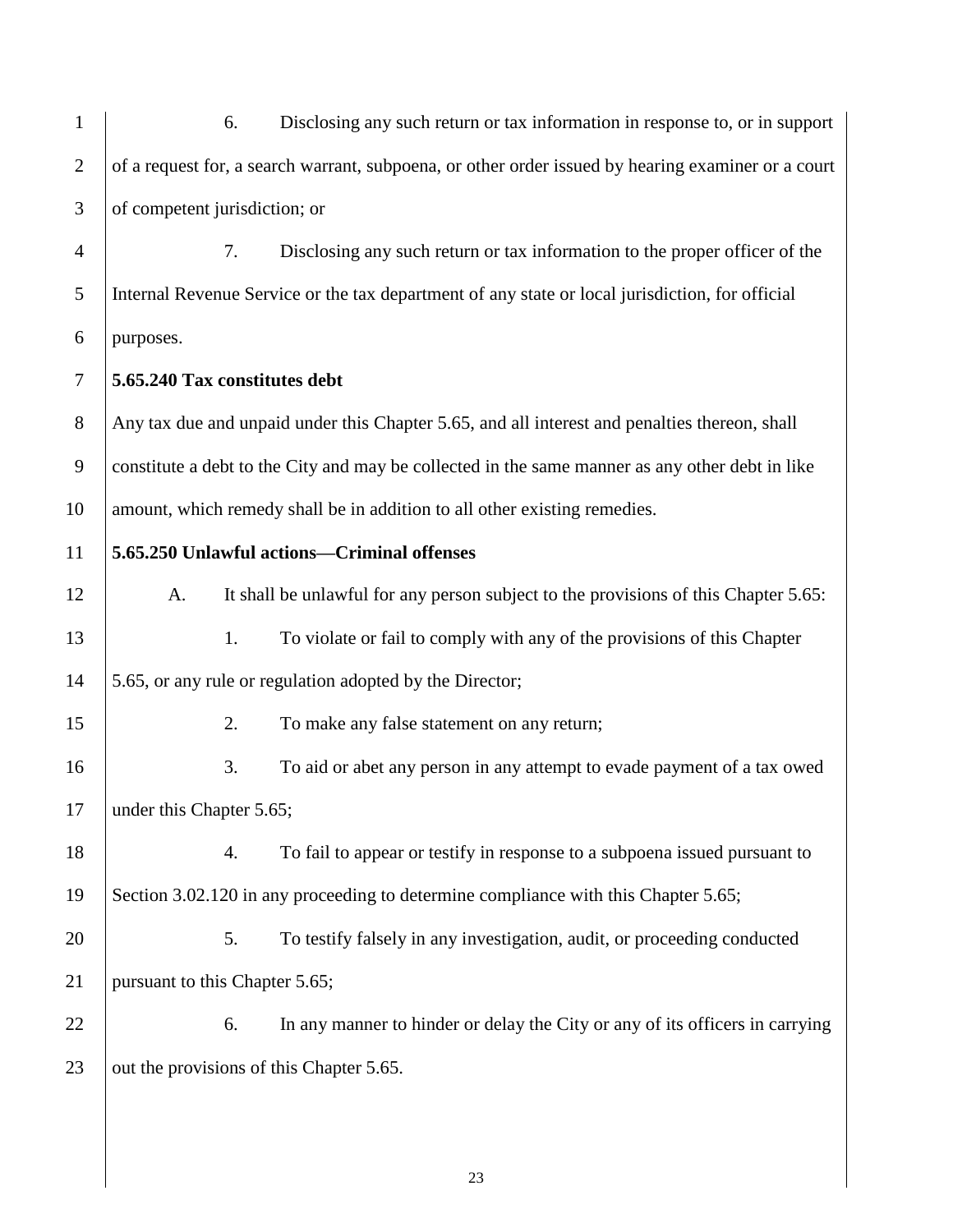B. Each violation of or failure to comply with the provisions of this Chapter 5.65 2 shall constitute a separate offense. Any person who commits an act defined in subsection 5.65.250.A is guilty of a gross misdemeanor, punishable in accordance with Section 12A.02.070. The provisions of Chapters 12A.02 and 12A.04 apply to the offenses defined in subsection 5.65.250.A, except that liability is absolute and none of the mental states described in Section 12A.04.030 need be proved.

 C. Prosecution pursuant to this Section 5.65.250 shall not be commenced more than 8 three years after the Director knew or should have known that the  $act(s)$  constituting the offense occurred. The penalties and punishments established by this Section 5.65.250 shall be in addition 10 to all other penalties provided by law.

 D. Upon a determination that a person is subject to criminal prosecution under this Section 5.65.250, the Director and agents of the Director, who are commissioned as non- uniformed special police officers pursuant to Section 5.55.225, may issue citations and make 14 arrests for criminal violations of this Section 5.65.250.

**5.65.260 Closing agreement provisions**

 The Director may enter into an agreement in writing with any person relating to the liability of such person in respect of any tax imposed by this Chapter 5.65 and administered by the Director 18 for any taxable period(s). Upon approval of such agreement, evidenced by execution thereof by the Director and to the person so agreeing, the agreement shall be final and conclusive as to the 20 tax liability or tax immunity covered thereby and, except upon a showing of fraud or malfeasance, or misrepresentation of a material fact:

22 A. The case shall not be reopened as to the matters agreed upon, or the agreement modified, by the Director or the taxpayer; and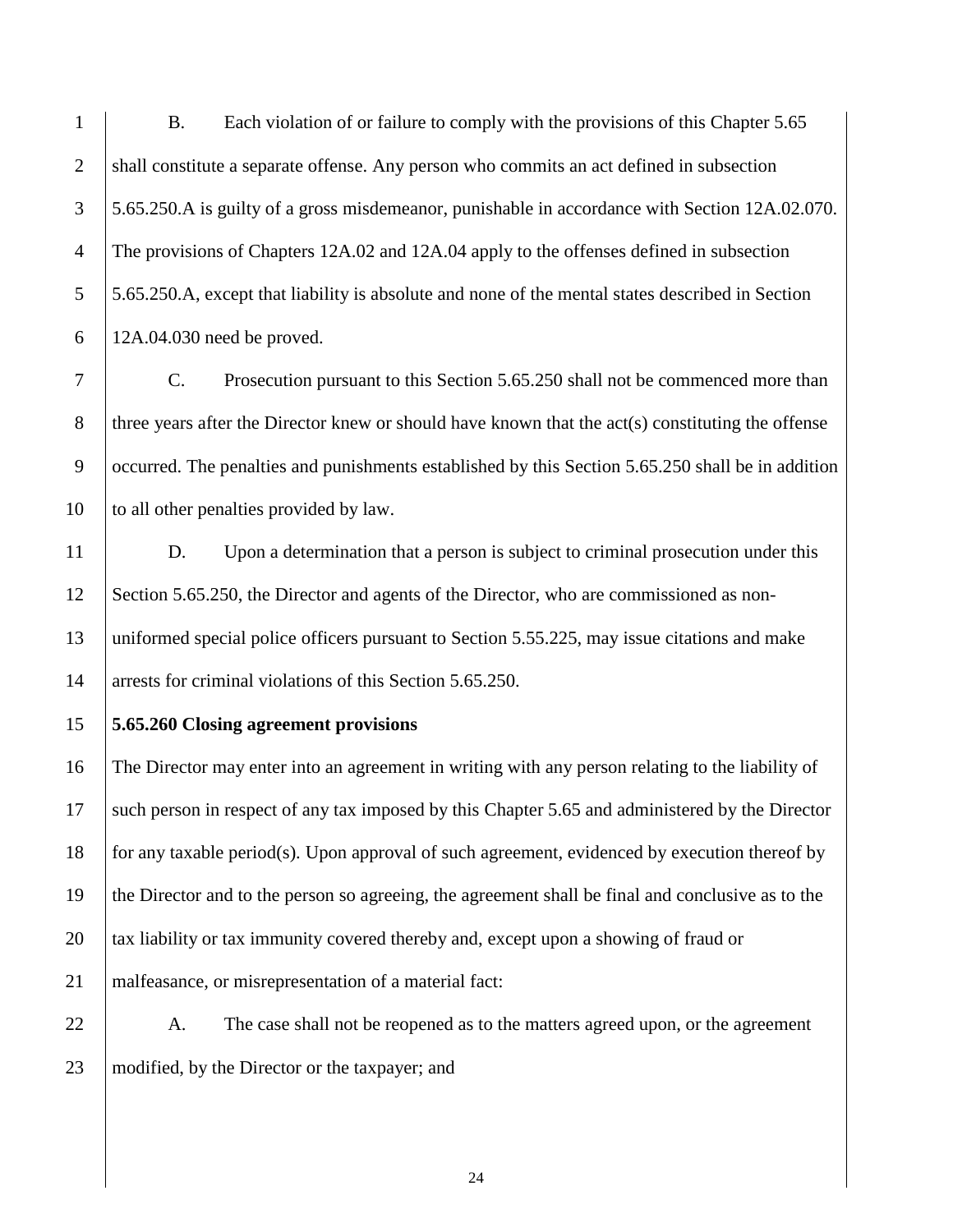B. In any suit, action, or proceeding, such agreement, or any determination, assessment, collection, payment, abatement, refund, or credit made in accordance therewith, 3 Shall not be annulled, modified, set aside, or disregarded.

## **5.65.270 Charge-off of uncollectible taxes**

 The Director may charge off any tax, penalty, or interest that is owed by a taxpayer, if the Director ascertains that the cost of collecting such amounts would be greater than the total amount that is owed or likely to be collected from the taxpayer.

**5.65.280 Reporting** 

 A. The Department shall submit to the Council and Executive, and make available to the public, a report that indicates how revenues raised by the tax imposed in this Chapter 5.65 were expended within six months of the end of any tax year in which expenditures of such revenues were made.

 B. The Department annually shall submit to the Council and Executive, and make available to the public, a report that makes recommendations for improvements and amendments to this Chapter 5.65, including but not limited to code changes required to enhance enforcement 16 and collection of the tax imposed.

**5.65.290 Severability**

 The provisions of this ordinance are declared to be separate and severable. The invalidity of any clause, sentence, paragraph, subdivision, section, or portion of this ordinance, or the invalidity of 20 its application to any person or circumstance, does not affect the validity of the remainder of this ordinance or the validity of its application to other persons or circumstances.